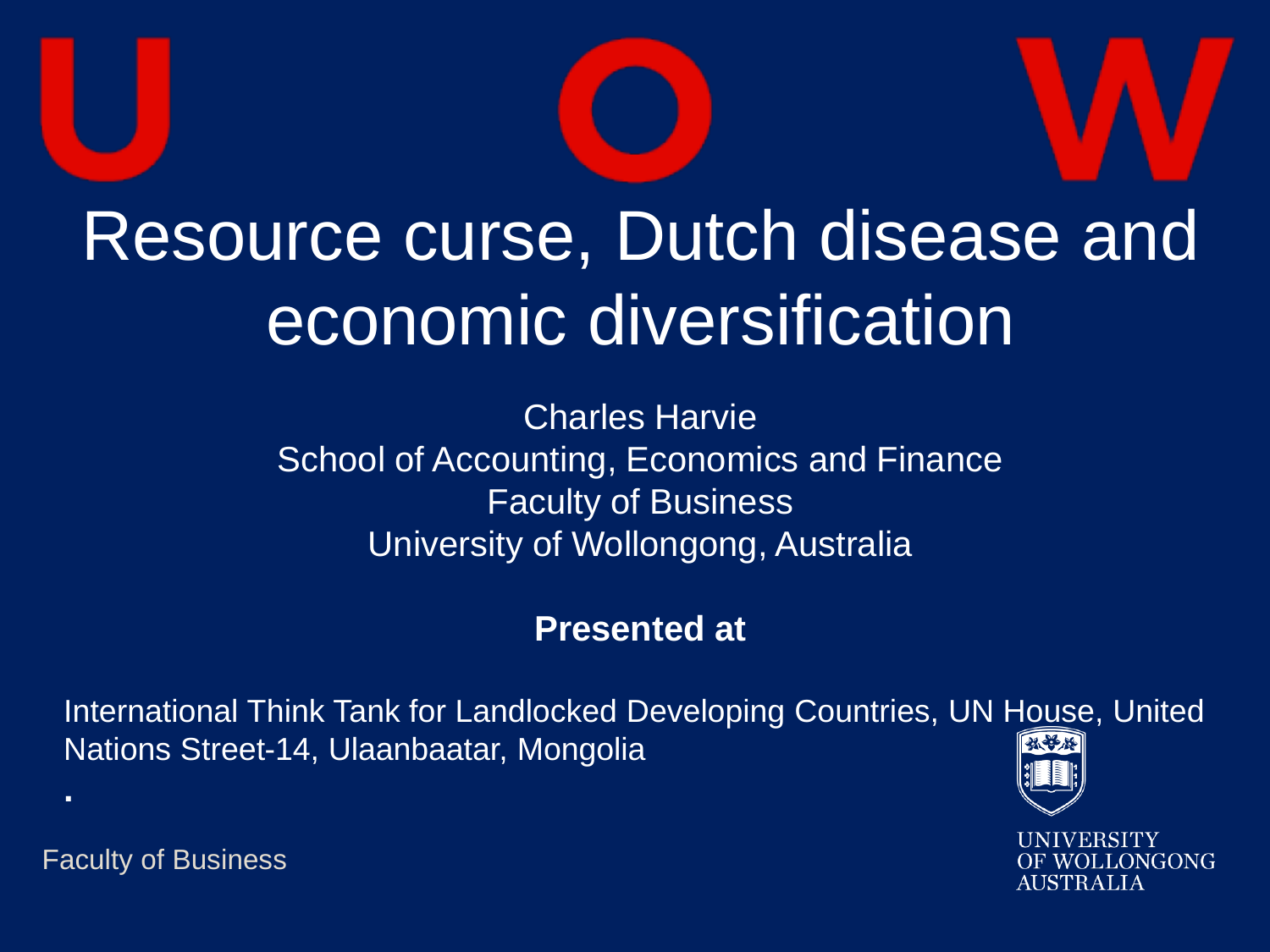#### **Overview**

- **1. Resource curse**
- **2. Empirical evidence**
- **3. Dutch disease**
- **4. De-industrialisation**

**5. Policy responses – options (macro and micro)**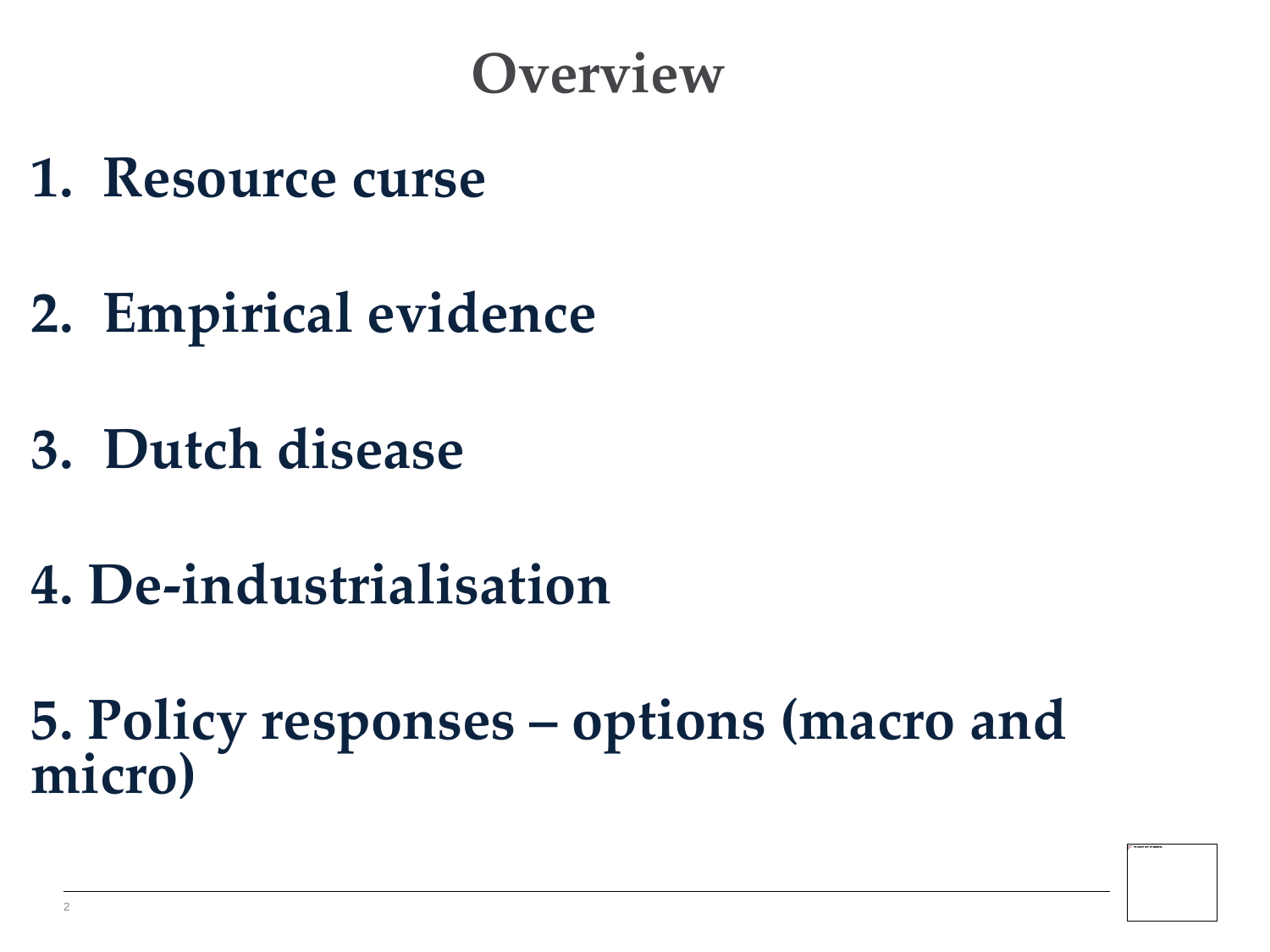### **6. Economic diversification**

#### **MSMEs**

• **Finance** 

• **Market connectivity (supply chains)**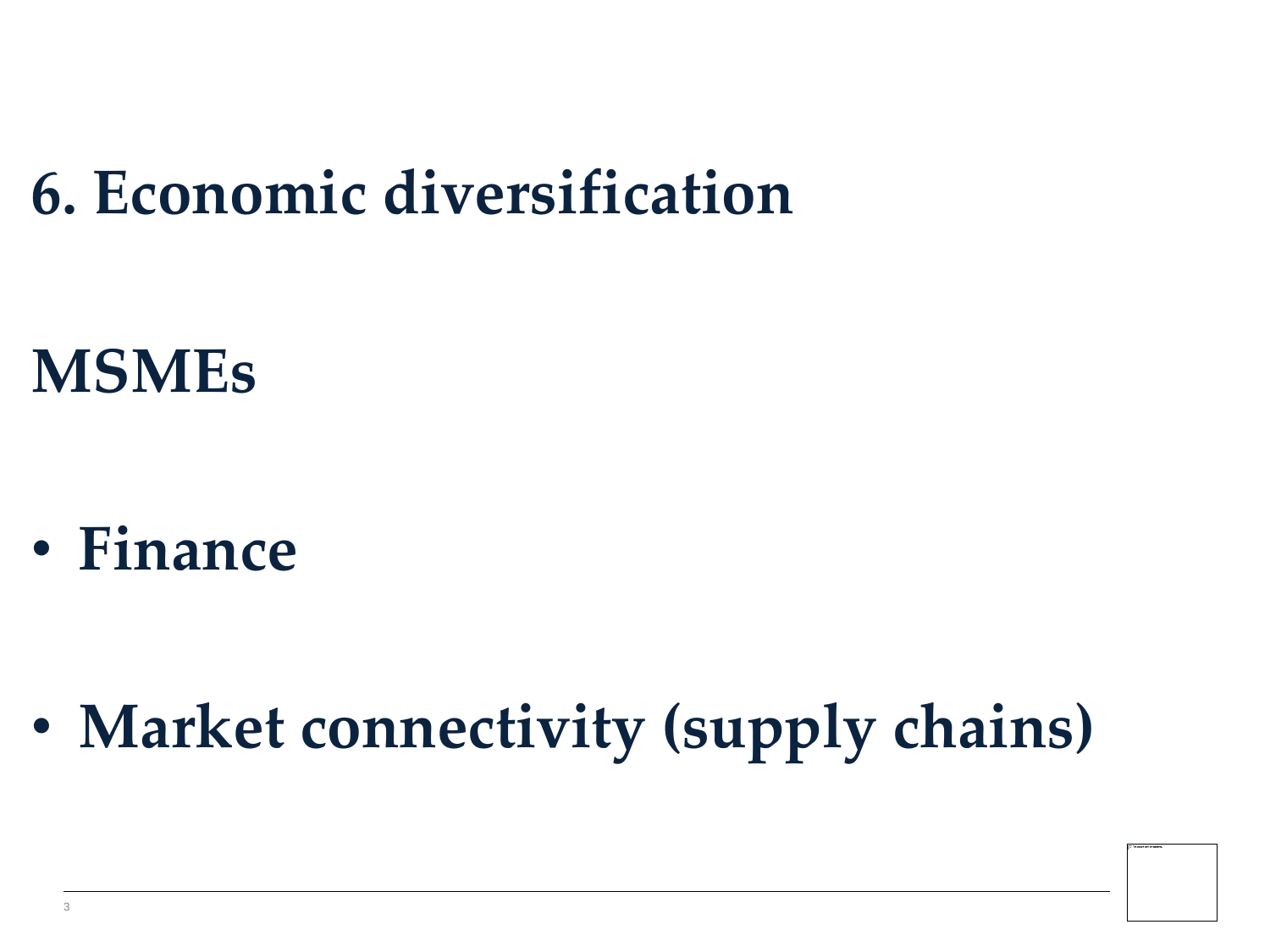### **1. Resource curse**

#### **Explanations:**

- **Terms of trade**
- **Resource sector dominance**  backward and forward linkages do not develop
- **Dutch disease** (de-industrialisation)
- **Government policy and institutional failure** (rent seeking behaviour)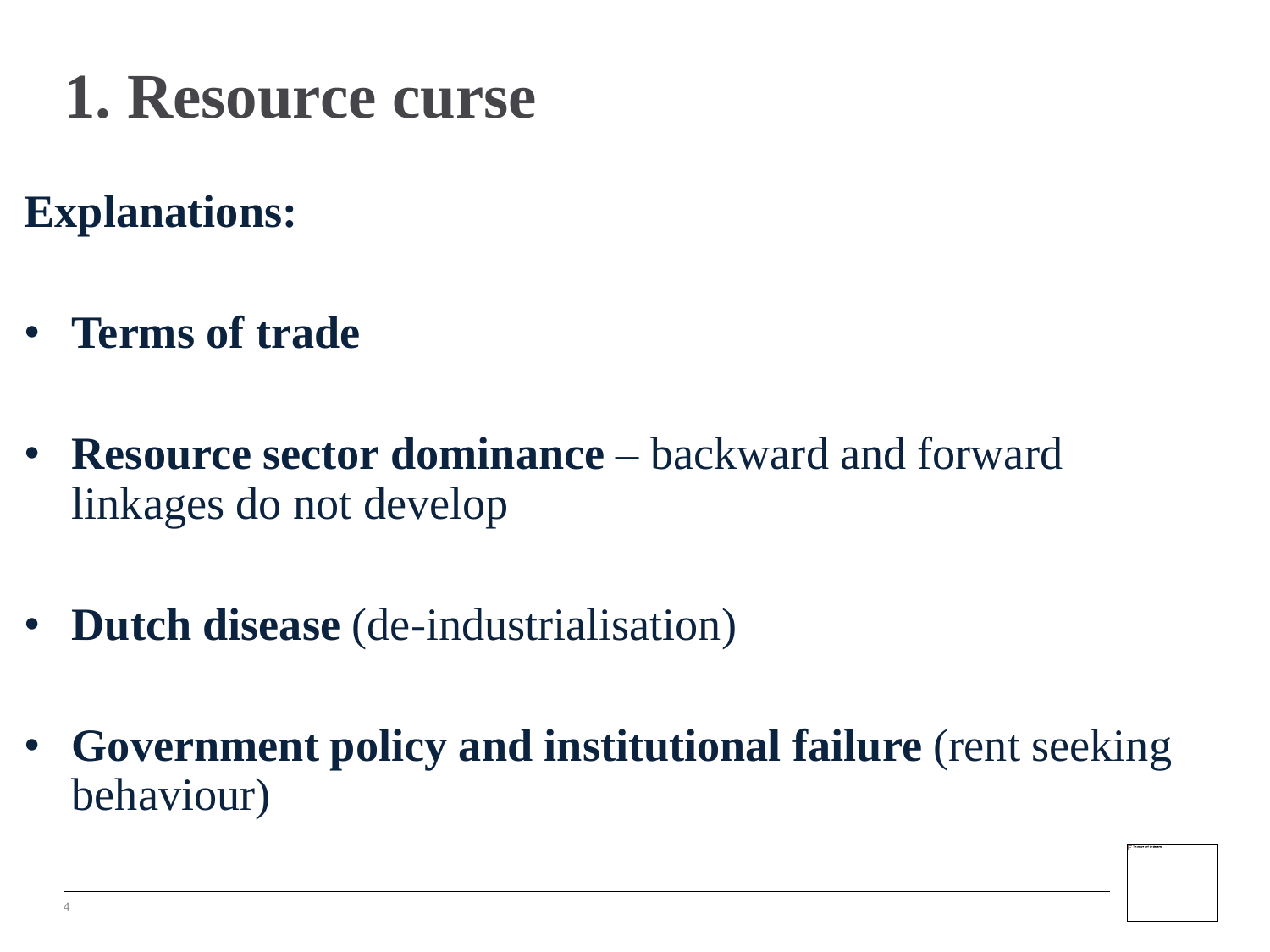### 2. Empirical evidence

#### **Resource abundance and long term economic growth:**

- No consensus in the empirical literature
- Divergent performance across resource abundant economies
- Importance of institutional quality
- More likely to occur for certain types of natural resources than others. Narrow geography economic base more prone to encourage rent seeking behaviour
- Support for the resource curse hypothesis is weak across different methodologies.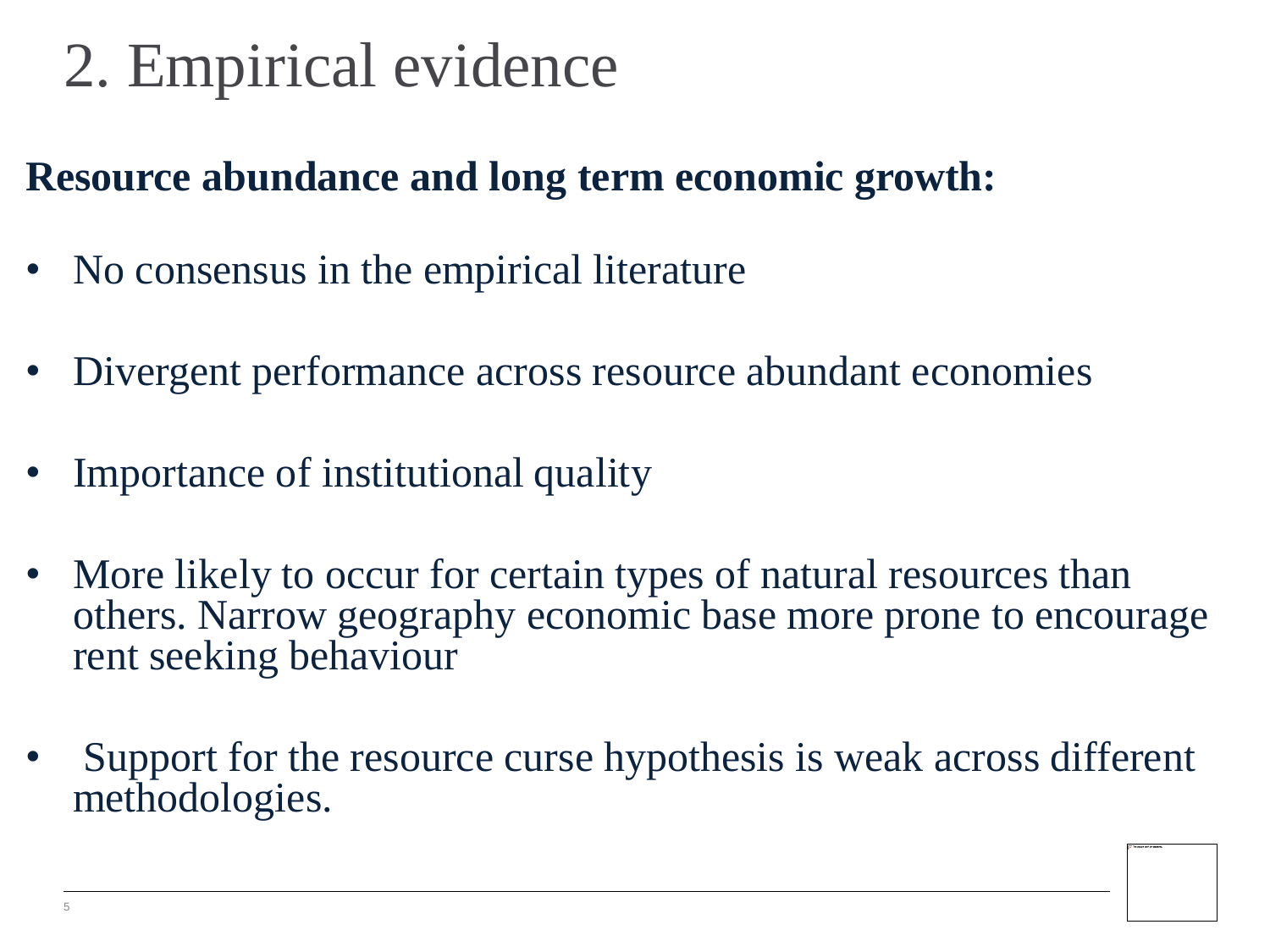#### 3. Dutch disease

Focuses only upon the economic aspects of resource abundance, production and exporting

- **Resource production and price changes impact the real exchange rate** (appreciation) and the non resource tradables sector (export and import competing)
- **Structural change in production and relative decline in the share of non resource tradables** (manufacturing and/or agriculture for a developing country).
- **De-industrialisation**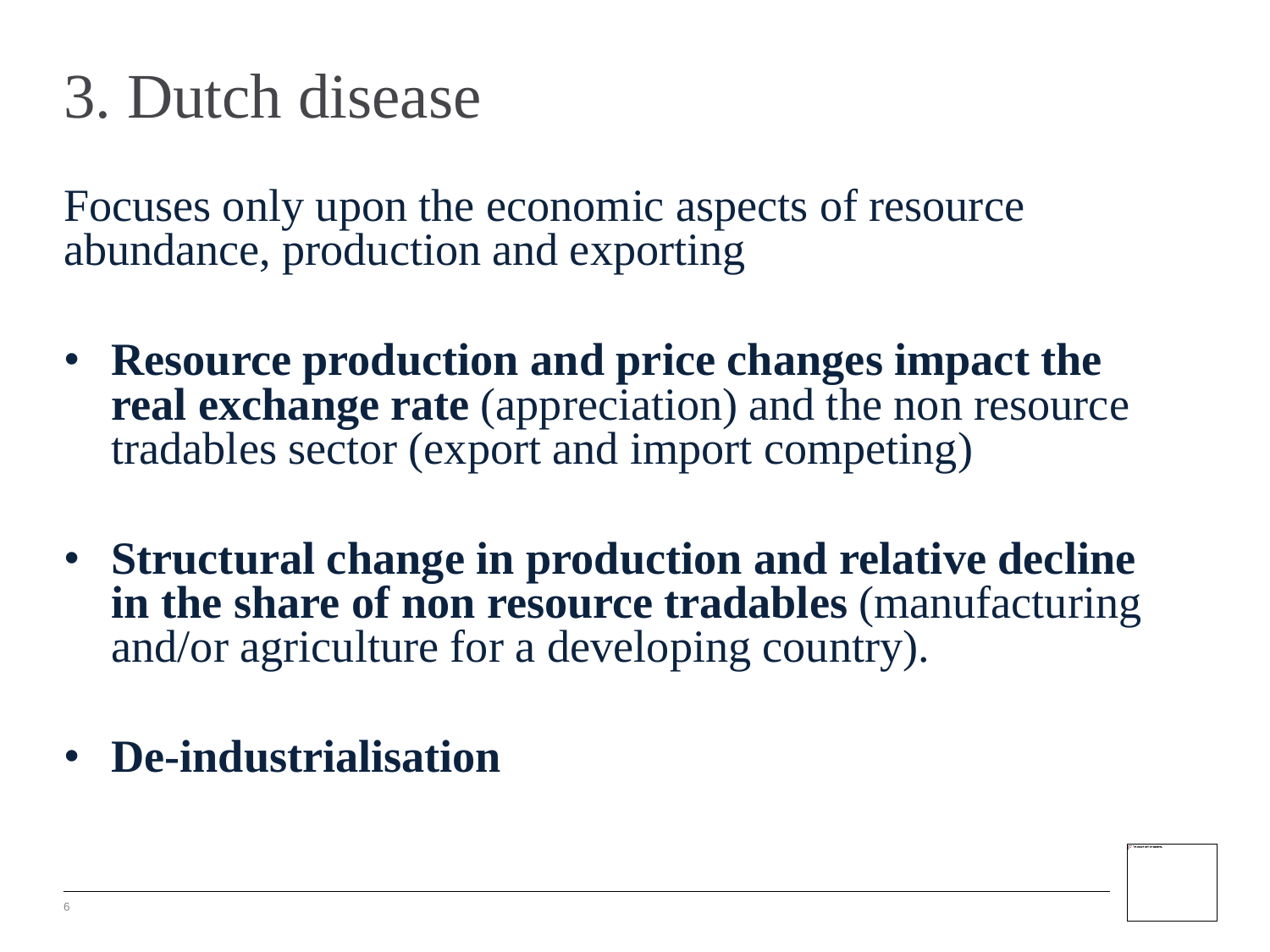### 3. Dutch disease (cont'd)

**Direct and indirect transmission mechanism**

**Direct effect** (resource movement effect) – focus on the supply side of the economy

**Indirect effect** (spending effect) – focus on the demand side of the economy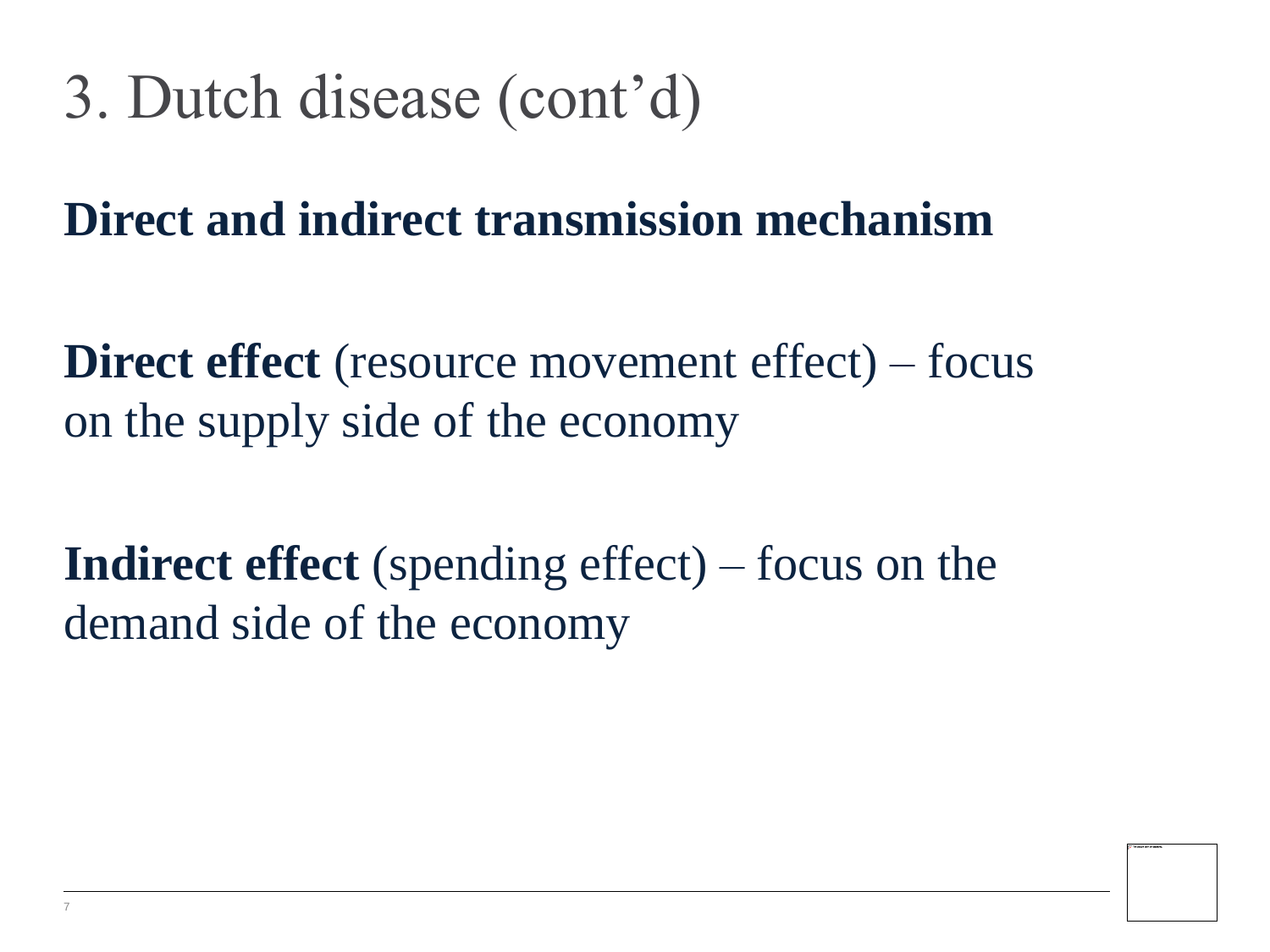### 4. De-industrialisation

#### **Is de-industrialisation bad for economic growth?**

Manufacturing a key sector for long term growth, employment and development, not prevalent in the resources and non tradables sectors:

- Increasing returns to scale
- Interconnected activities within the manufacturing sector itself through backward and forward linkages and other sectors (agriculture and services)
- Greater efficiency through specialisation and the division of labour
- Improved labour productivity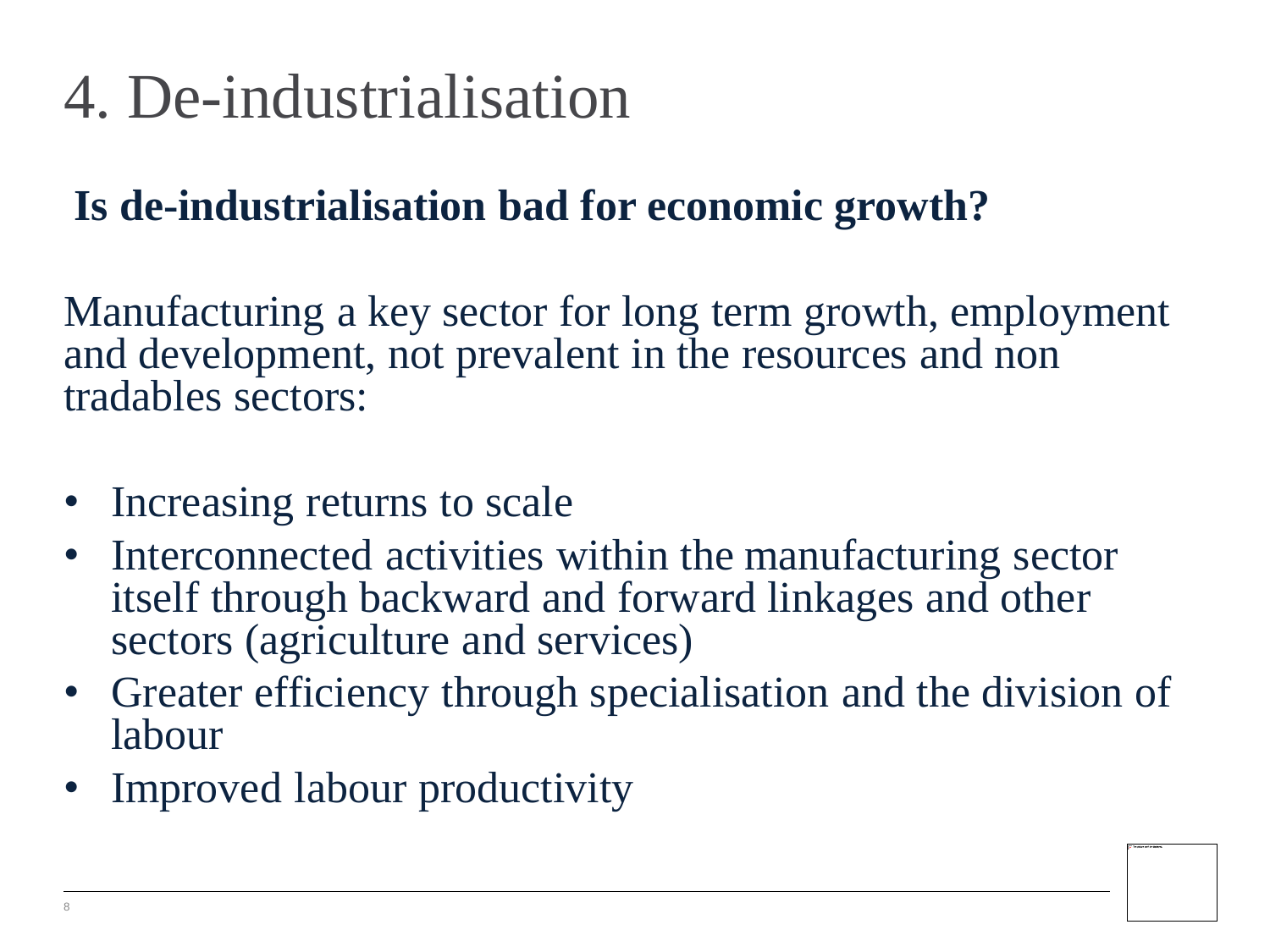- learning by doing effects more innovation,
- less volatile terms of trade,
- positive externalities,
- human capital accumulation, innovation, technological spillovers,

A decline in this sector may have a strongly negative impact on overall productivity, long run growth and development and be of concern to policy makers.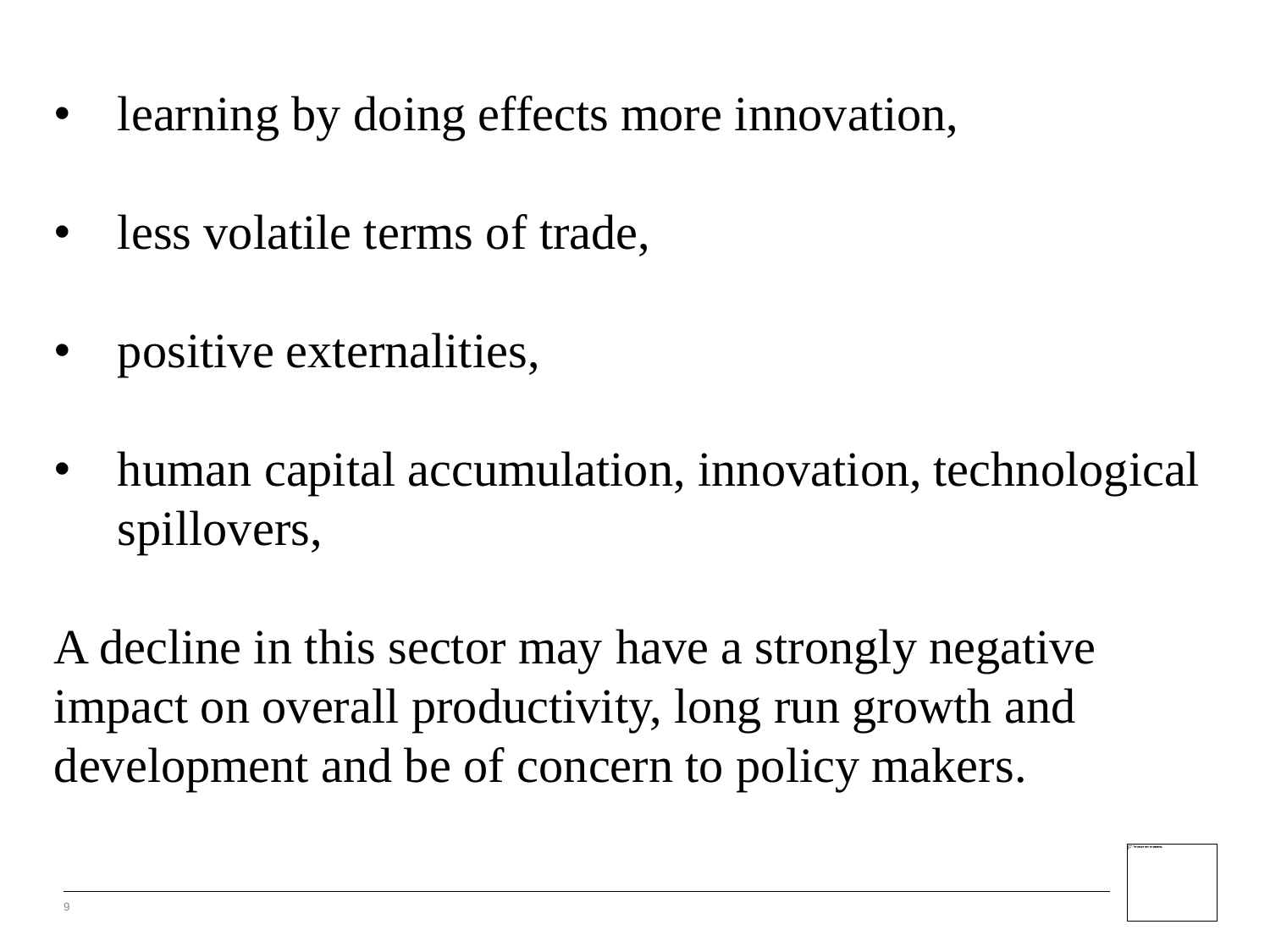### 4. De-industrialisation (cont'd)

However, evidence on knowledge spillovers from manufacturing and exporting is mixed.

New technologies such as ICT and in the services sector is rapidly replacing traditional export sectors as new engines of growth and job creation.

Manufactured exports are not the sole source of positive externalities.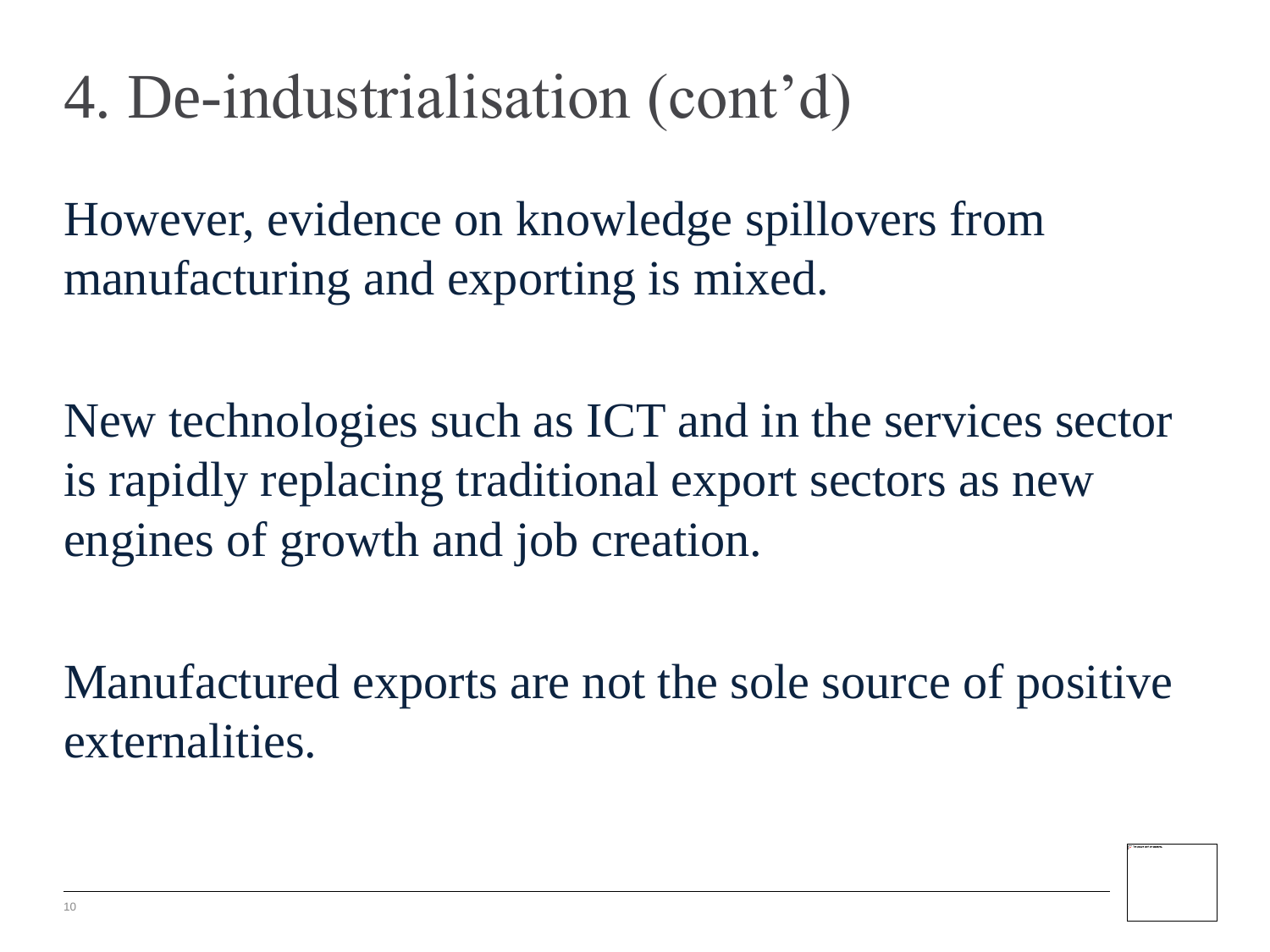### 4. De-industrialisation (cont'd)

Other aspects impacting manufacturing:

#### **Volatility and the transmission mechanism**

Reduced investment in manufacturing from volatile resource prices and real exchange rate volatility.

Impact on government revenue and spending more volatile impacting government consumption and development expenditure, GDP

Impacting infrastructure spending and debt repayment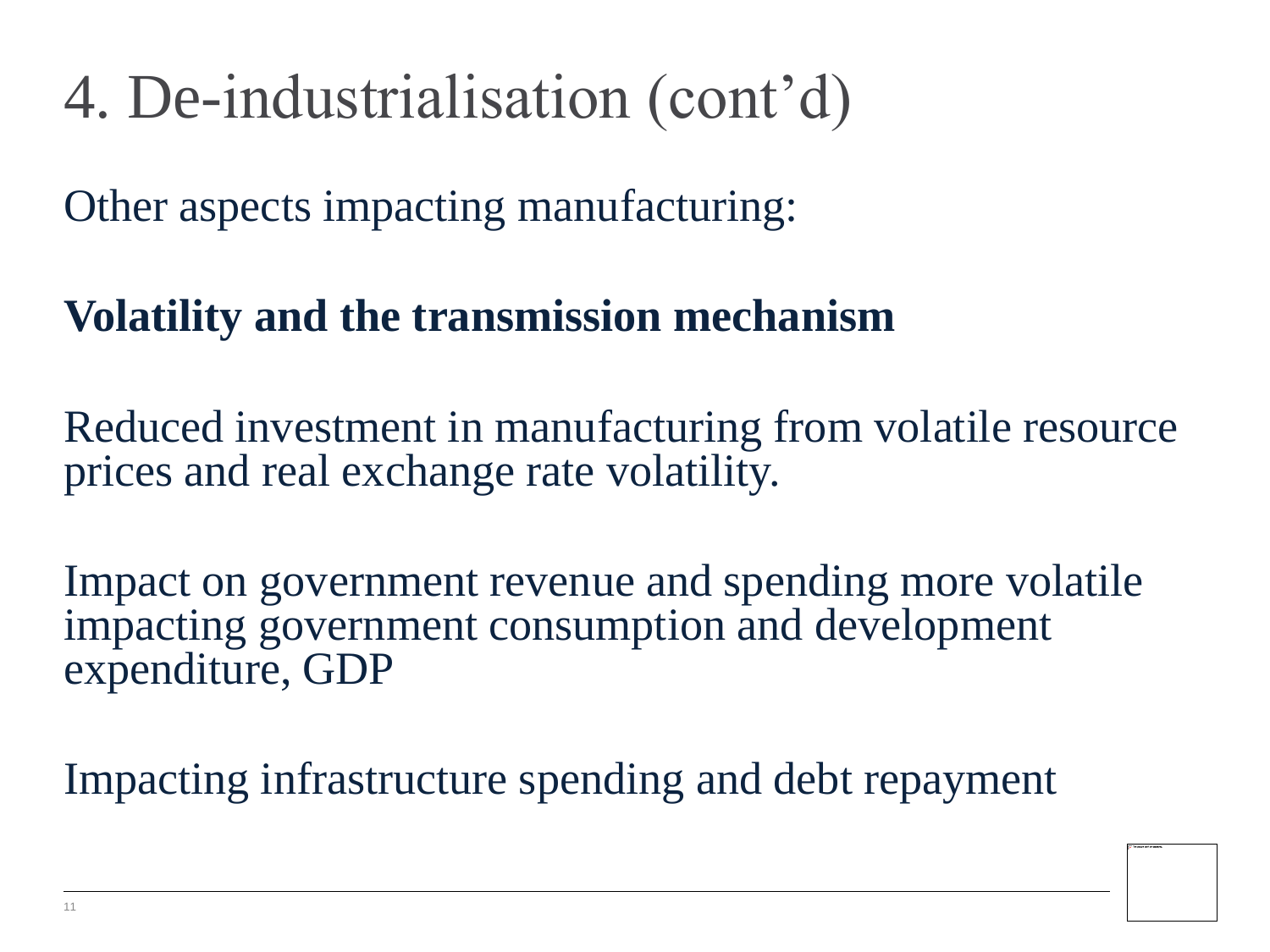### De-industrialisation (cont'd)

#### **Government over-borrowing**

Development projects and higher public consumption spending resulting in larger budget deficits.

End of boom unsustainable budget deficits and external debt. Reduced government spending with an adverse impact on long term sustainable growth.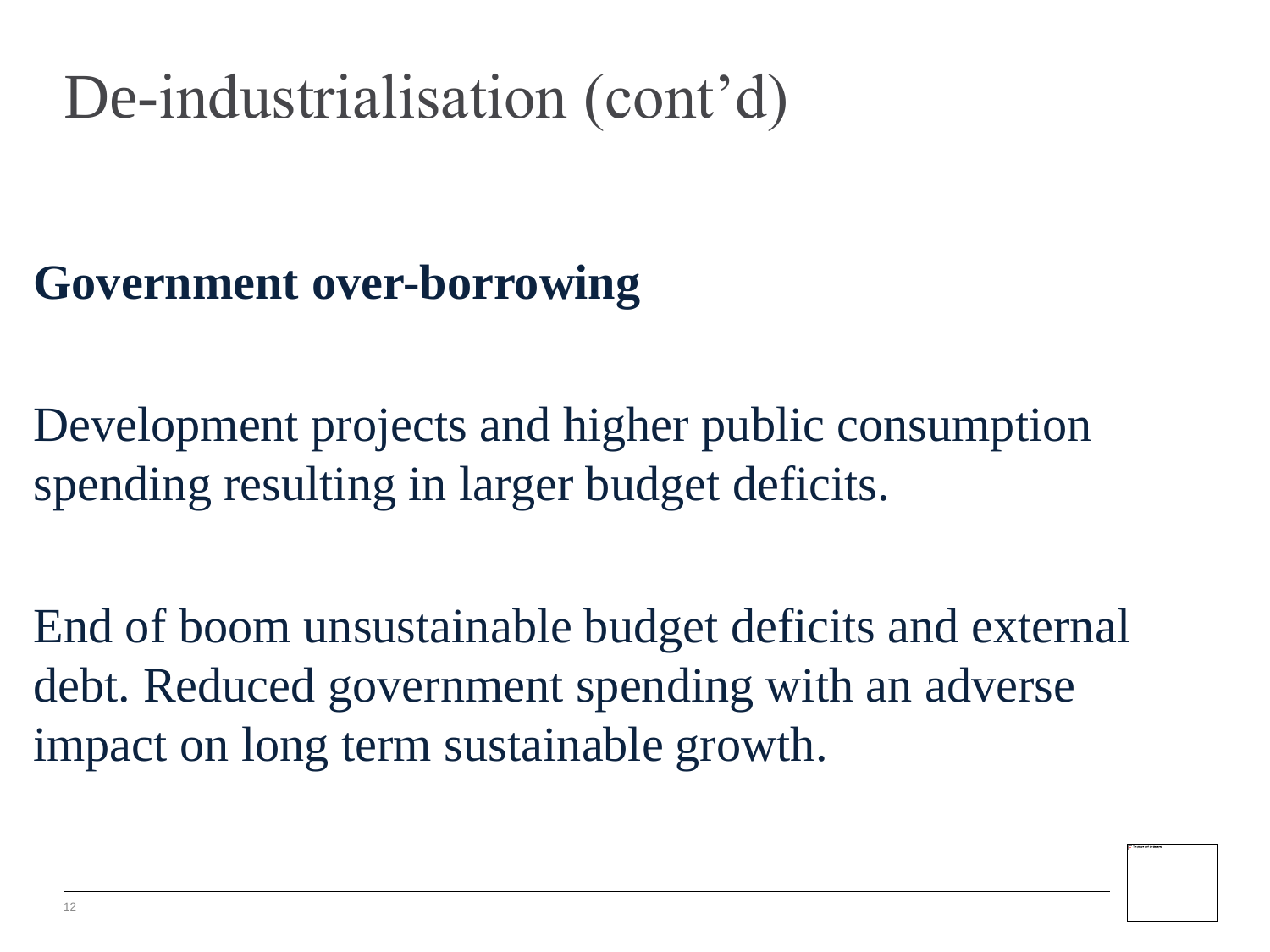### 4. De-industrialisation (cont'd)

#### **Government weaknesses and corruption.**

Ability to utilise resource revenues for long term growth is an important issue

Poor governance due to corruption, rent seeking behaviour of government officials, poor government official capacity, poorly devised development strategies and economic mismanagement, excessive public consumption spending and weak market institutions can undermine economic growth and development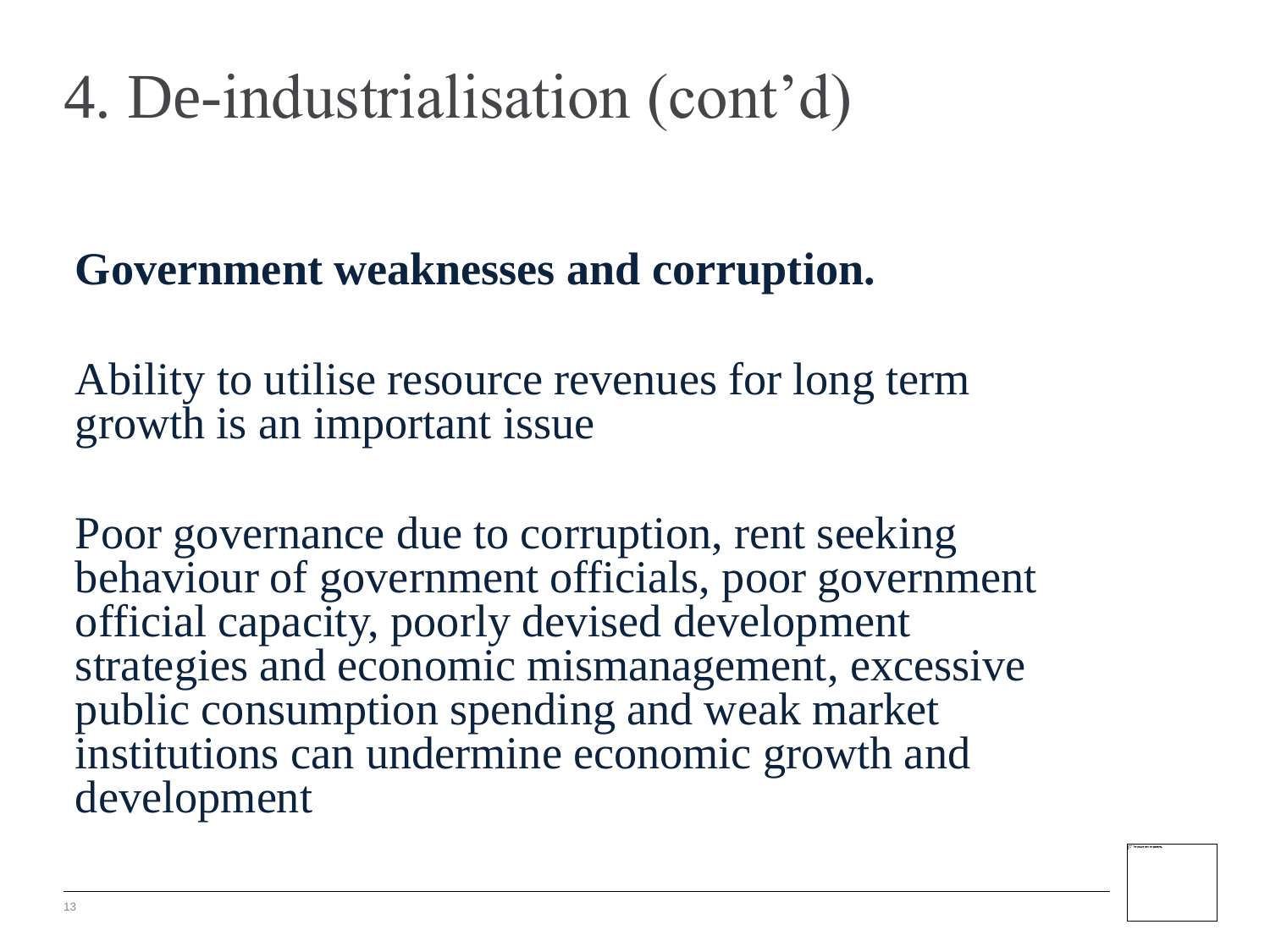Three policy options available:

#### **1. Do nothing (microeconomic reform)**

Leave to market forces

.

Some industries will decline while others will grow.

Government implement policies that **enhance flexibility and adaptability** – labour mobility, temporary assistance for affected industries, improved infrastructure, facilitate efficient institutions and government.

Fiscal policy is too narrow and should be broader focusing on **macroeconomic and structural policy measure, addressing country specific issues** regarding competitiveness and productivity growth.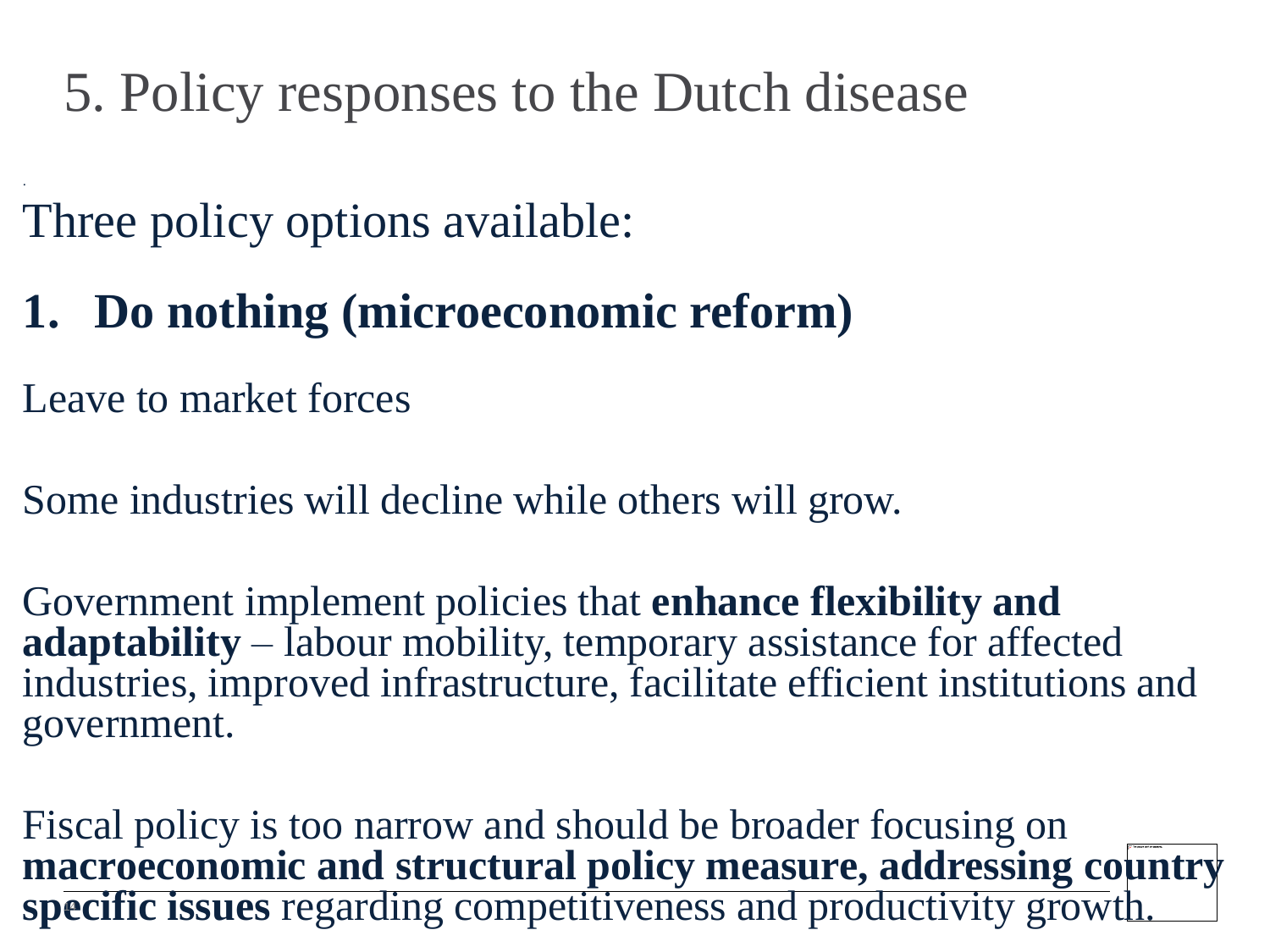Eliminate supply side bottlenecks (labour market rigidities, access to finance, complex business start-up procedures, cumbersome business licensing requirements) to improve economic flexibility and speed up the adjustment process.

Robust institutions, strong rule of law, consistent enforcement of regulations, free and fair competition, enabling business environment to encourage innovation, entrepreneurship and productivity resulting in enhancing the economy's competitiveness and export diversification. Building robust institutions, reducing adjustment costs and broader competitiveness rather than protecting particular industries.

.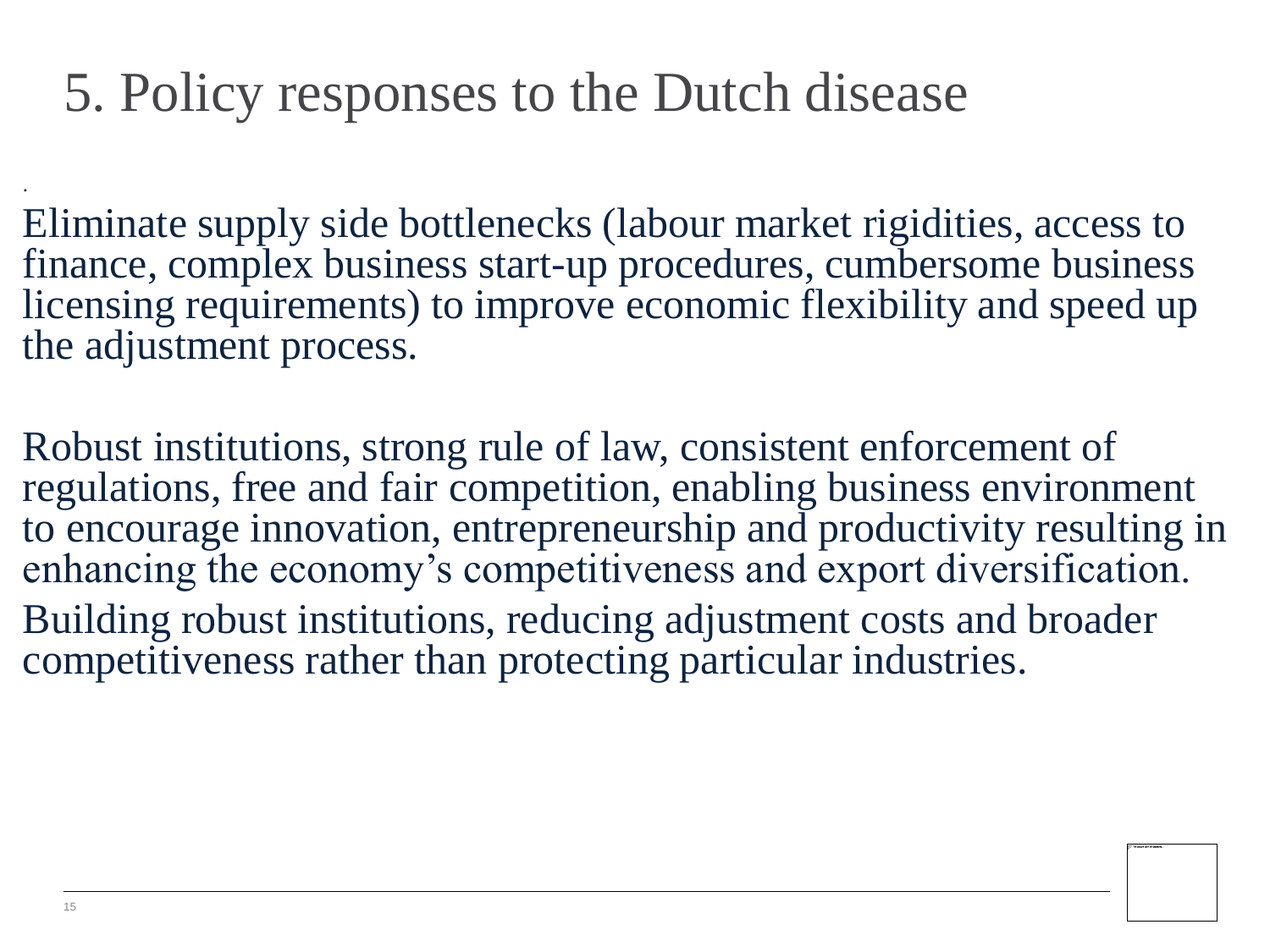#### **2. Piecemeal intervention.**

Selected manufacturing industries receive special assistance in the form of subsidies or import tariffs

Subject to the criticisms of the infant industry argument.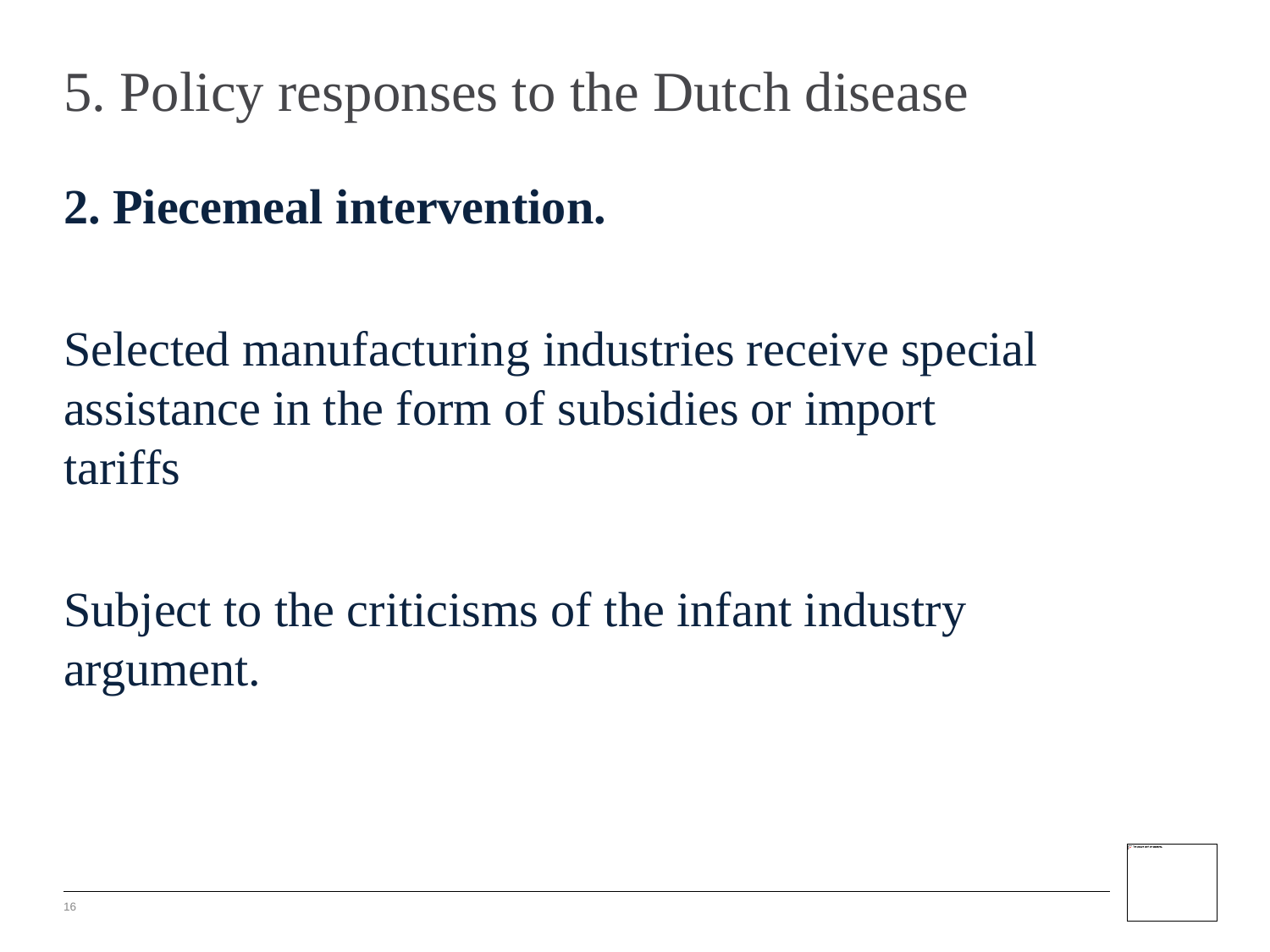**3. Macroeconomic stabilisation program – fiscal surplus combined with a lower interest rate (expansionary monetary policy).**

Stabilise real exchange rate

Lower interest rate leads to a depreciation of the real exchange rate (capital outflows)

Reduces the Dutch disease effect

Strategy would not discriminate between industries in the manufacturing sector, result in less economic distortions.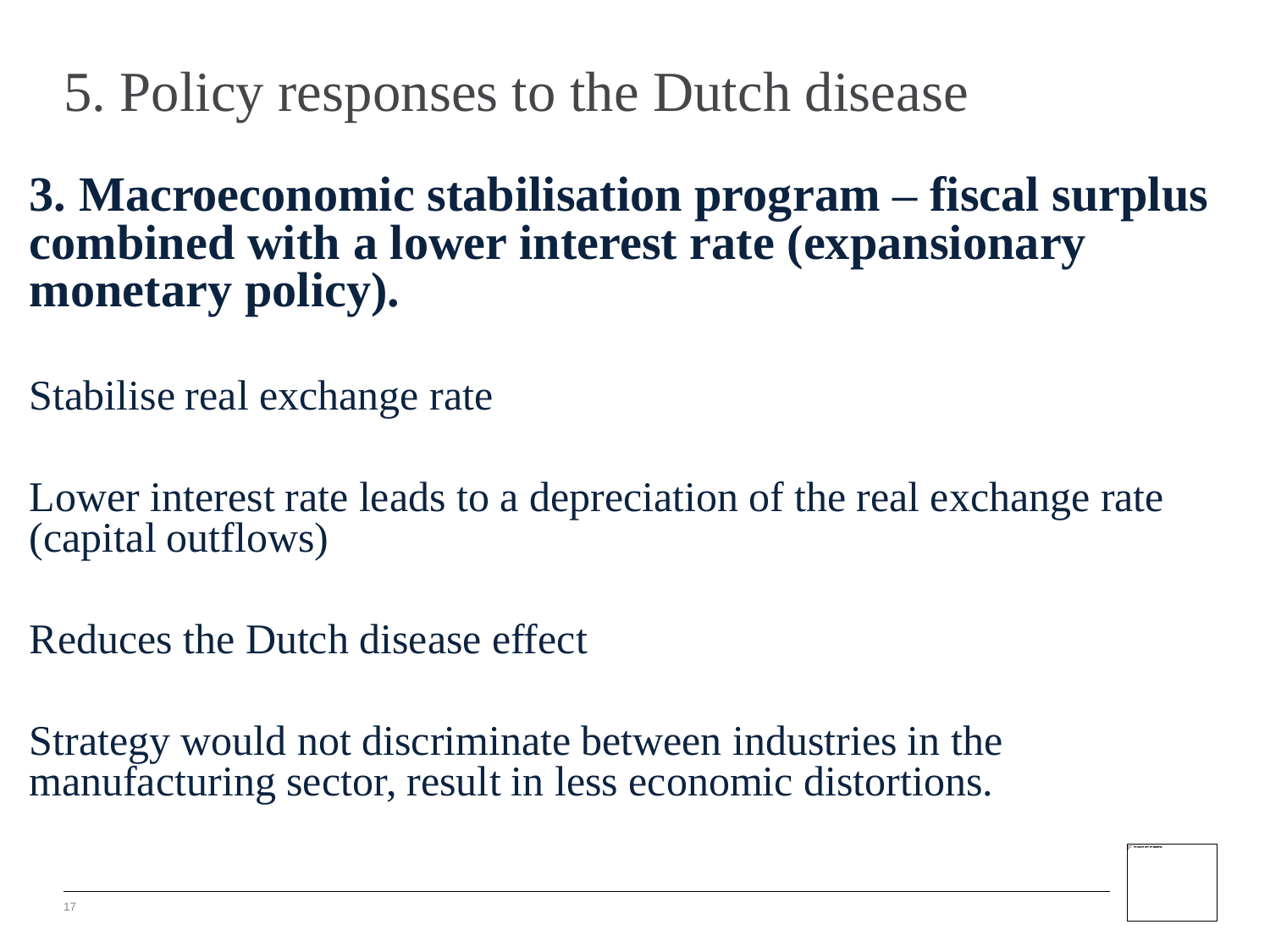Fiscal policy is the main tool to deal with the negative effects of the Dutch disease. Constraining the spending effect in a low income economy (main problem)

Main objective:

Generate budget surpluses constraining the spending effect and related Dutch disease consequences

Identify how best to use the budget surpluses/savings

How much should be saved an how much invested (Futures fund, SWF)

Various funds can be established to address these issues: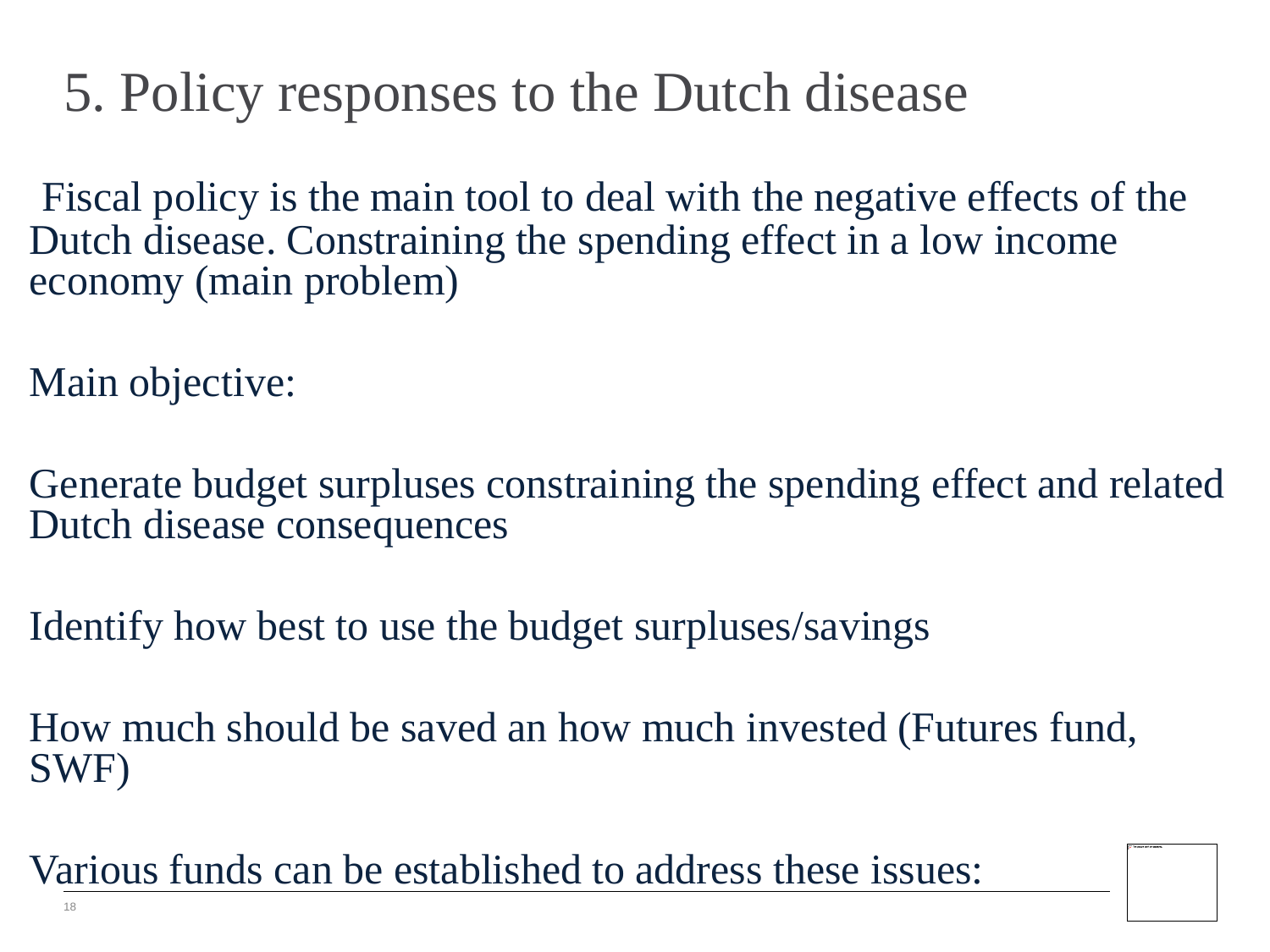Fiscal policy is the main tool to deal with the negative effects of the Dutch disease. Constraining the spending effect in a low income economy (main problem)

Main objective:

Generate budget surpluses constraining the spending effect and related Dutch disease consequences

Identify how best to use the budget surpluses/savings

How much should be saved an how much invested (Futures fund, SWF)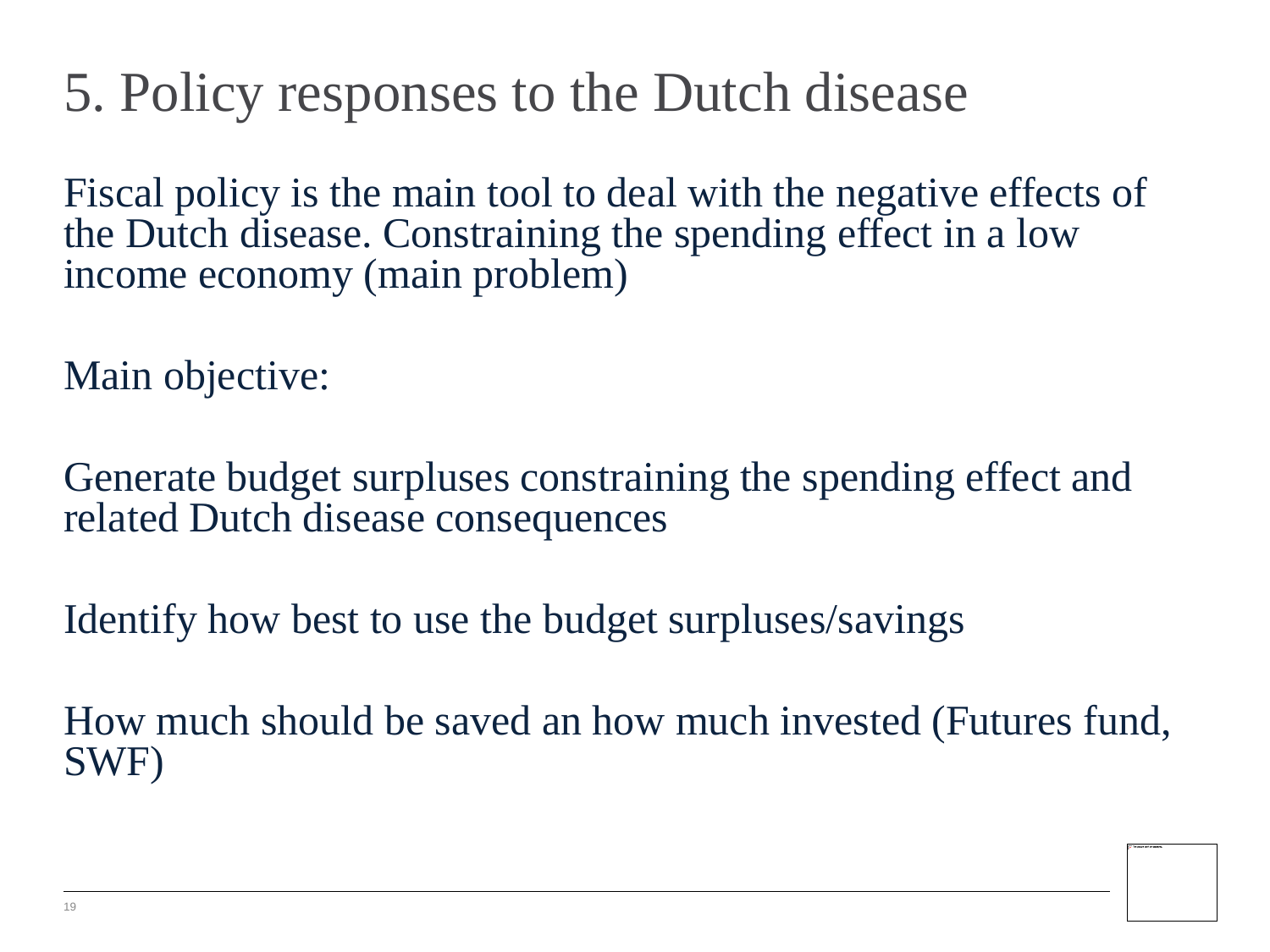#### How should government savings (budget surpluses) be invested

Options:

- 1. Retire existing international debt
- 2. Invest domestically (establish a Futures fund)
- 3. Invest funds overseas (Sovereign wealth fund)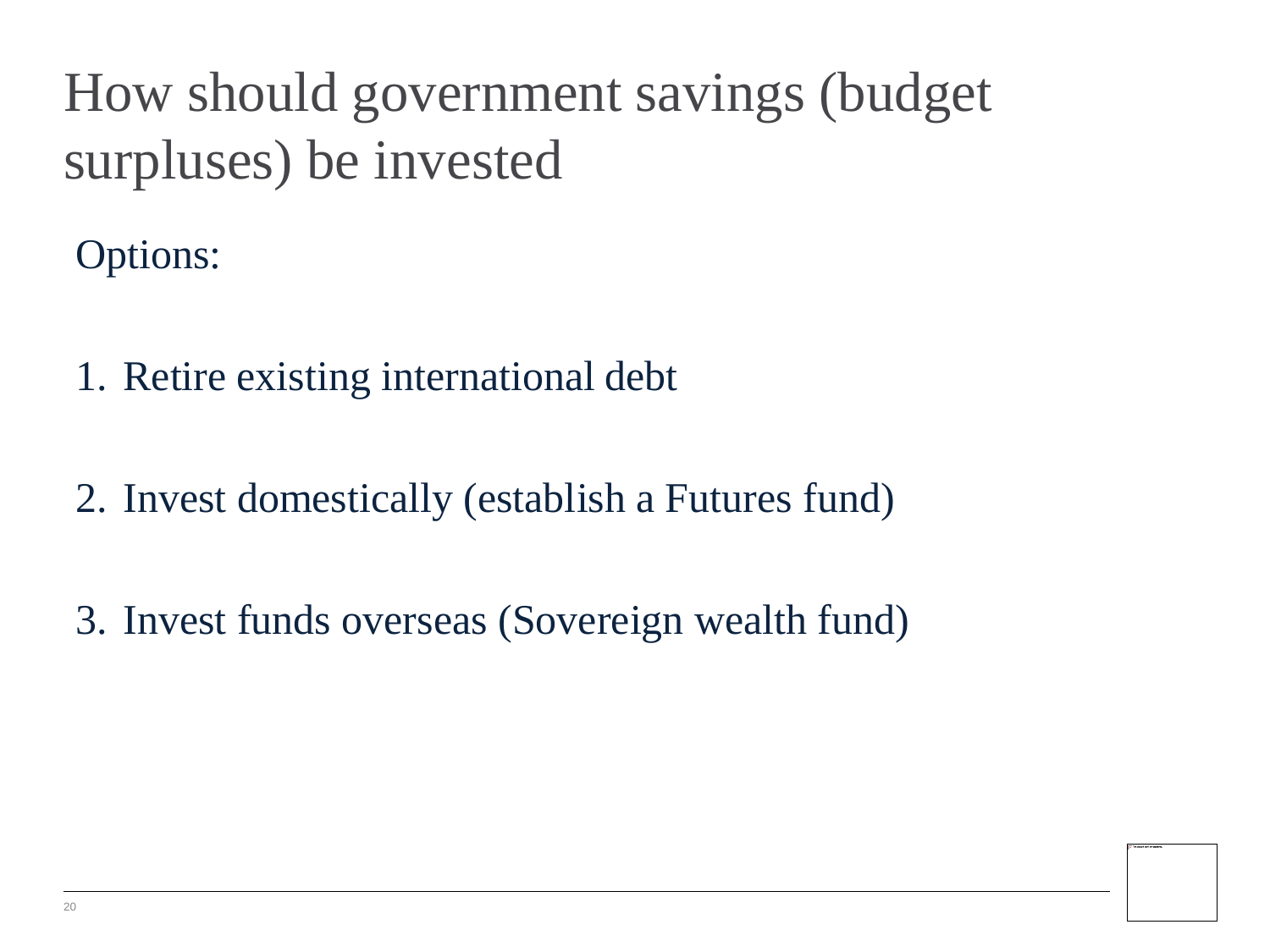### Invest funds domestically

#### **Establish an FF – two options**

1. Invest/accumulate domestic assets/wealth and in industrial development policy

2. Invest in the home economy aimed at facilitating structural change, diversifying the economic base, enhancing productivity and competitiveness of domestic firms infrastructure (transport and logistics), education and training, health, business start-ups and entrepreneurship, ability to absorb foreign technology and innovation. To be effective this requires good administration and a good coordination of government and business efforts.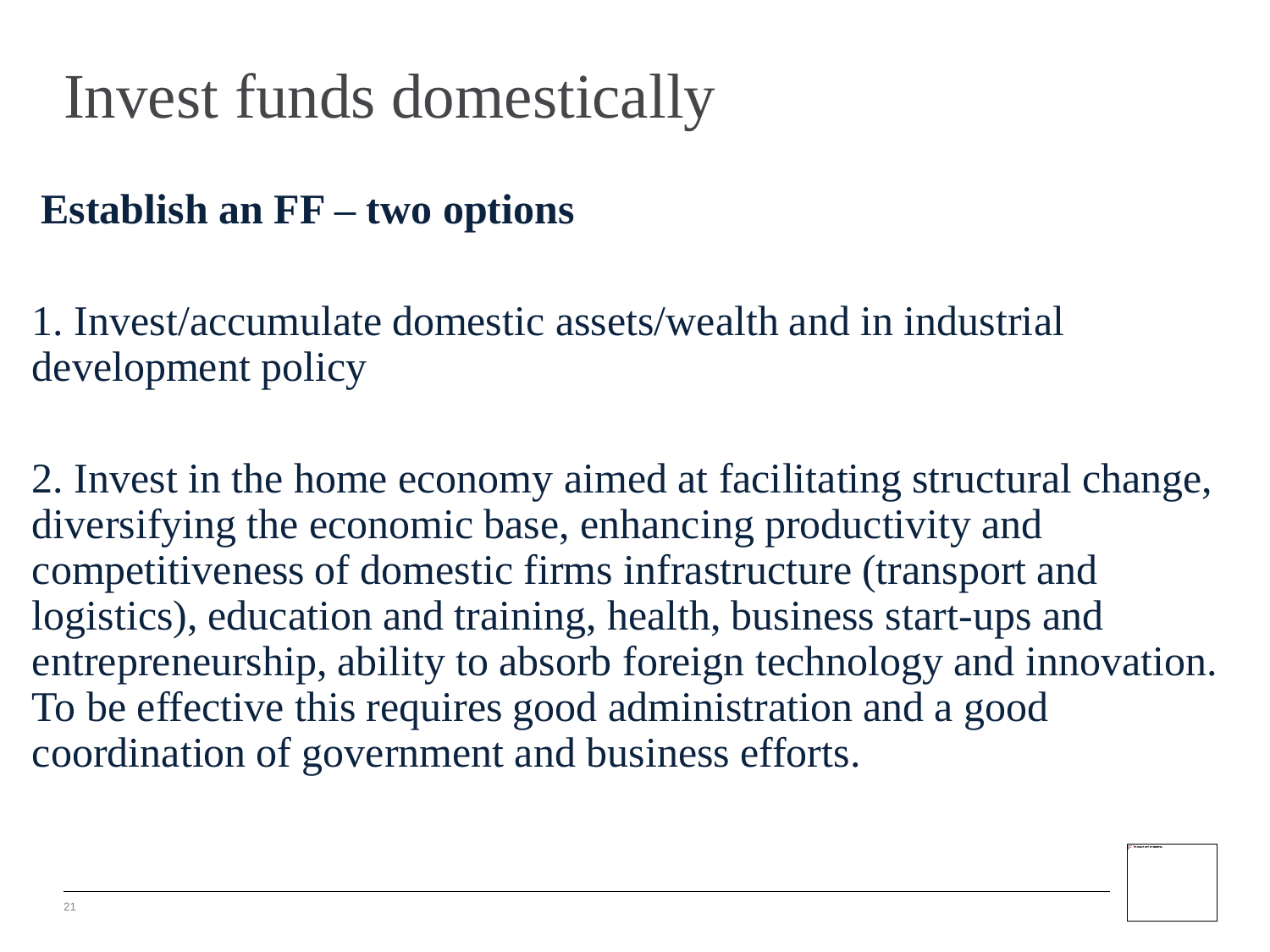### Invest funds overseas

#### **Establish a Sovereign Wealth Fund (SWF)**

These are government owned funds obtained from resource exports that are entirely invested in overseas assets (stocks, bonds, real estate, private equity fund, hedge fund based overseas. (see the Government Pension Fund of Norway).

Represents:

- 1. A form of **national savings**
- **2. Internationally diversified portfolio of financial assets and a source of future income**.
- 3. Enables a **lower real exchange rate through capital flows and asset accumulation**, and reduces the impact of the Dutch disease.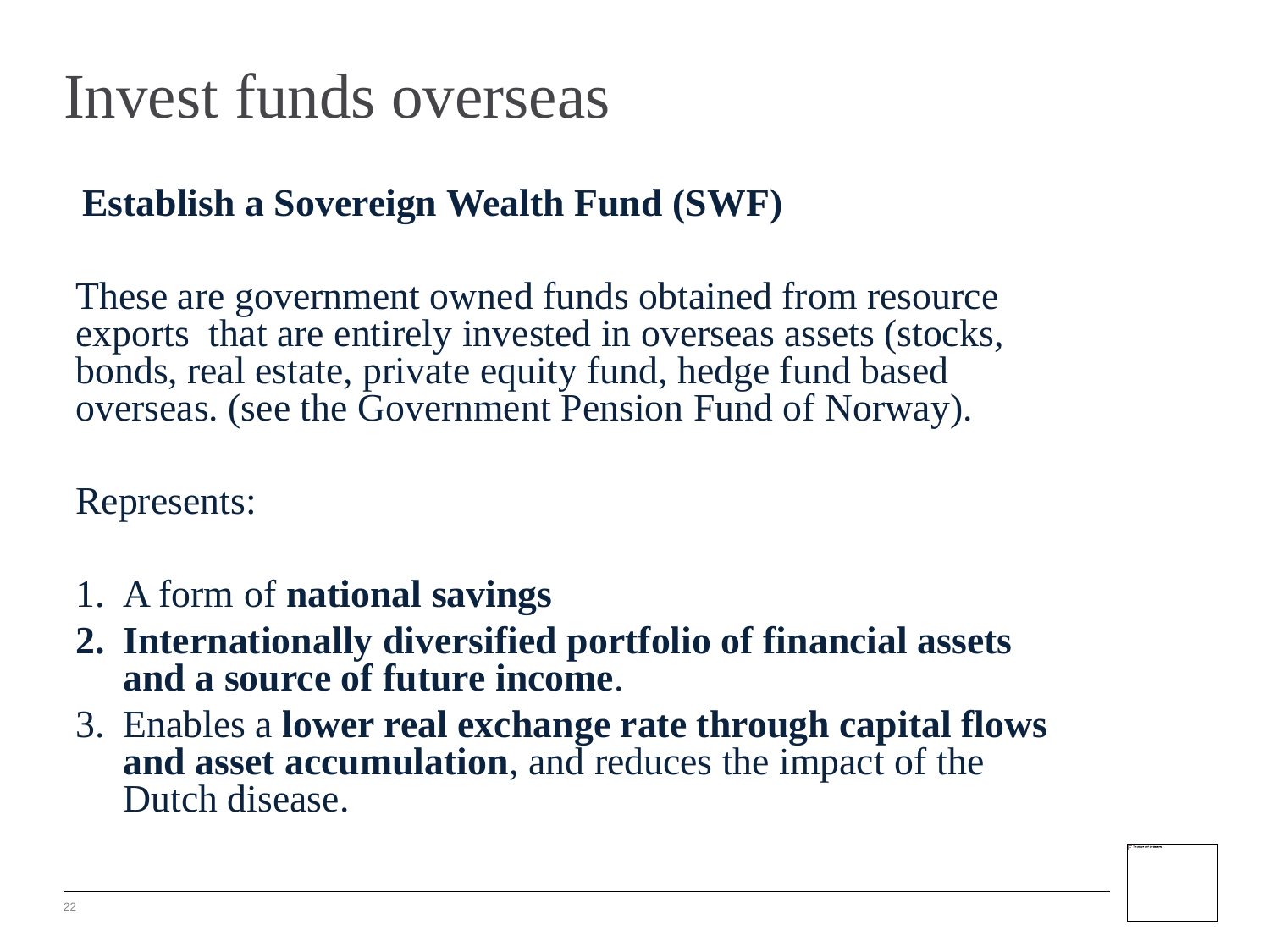#### Invest funds overseas developing country

There is a significant opportunity cost for a developing country in terms of lost opportunity to build up domestic infrastructure and universal social protection system which could be important from a political and development perspective.

Corden believes that if the objective of the fiscal surplus combined with investment of the surplus is to moderate the Dutch disease effect from a boom, it is best to invest abroad rather than at home. A SWF would be preferred to a FF.

Degree of substitutability between domestic and foreign assets determines investment in a FF or SWF.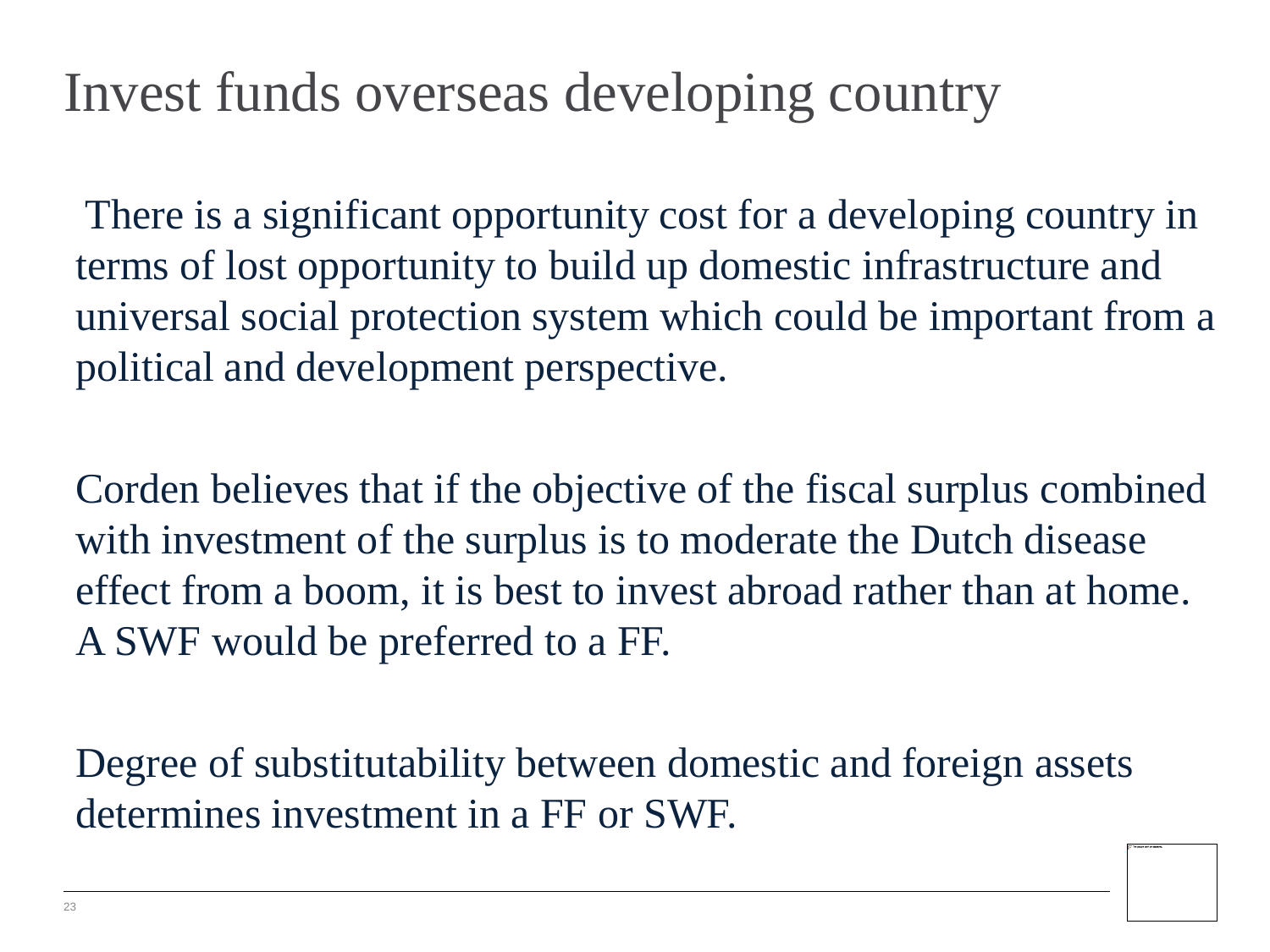### **6. Economic diversification**

MSMEs are important for an economy. Main contributions include

- Business numbers
- **Output**
- Employment
- **Exports**
- Innovation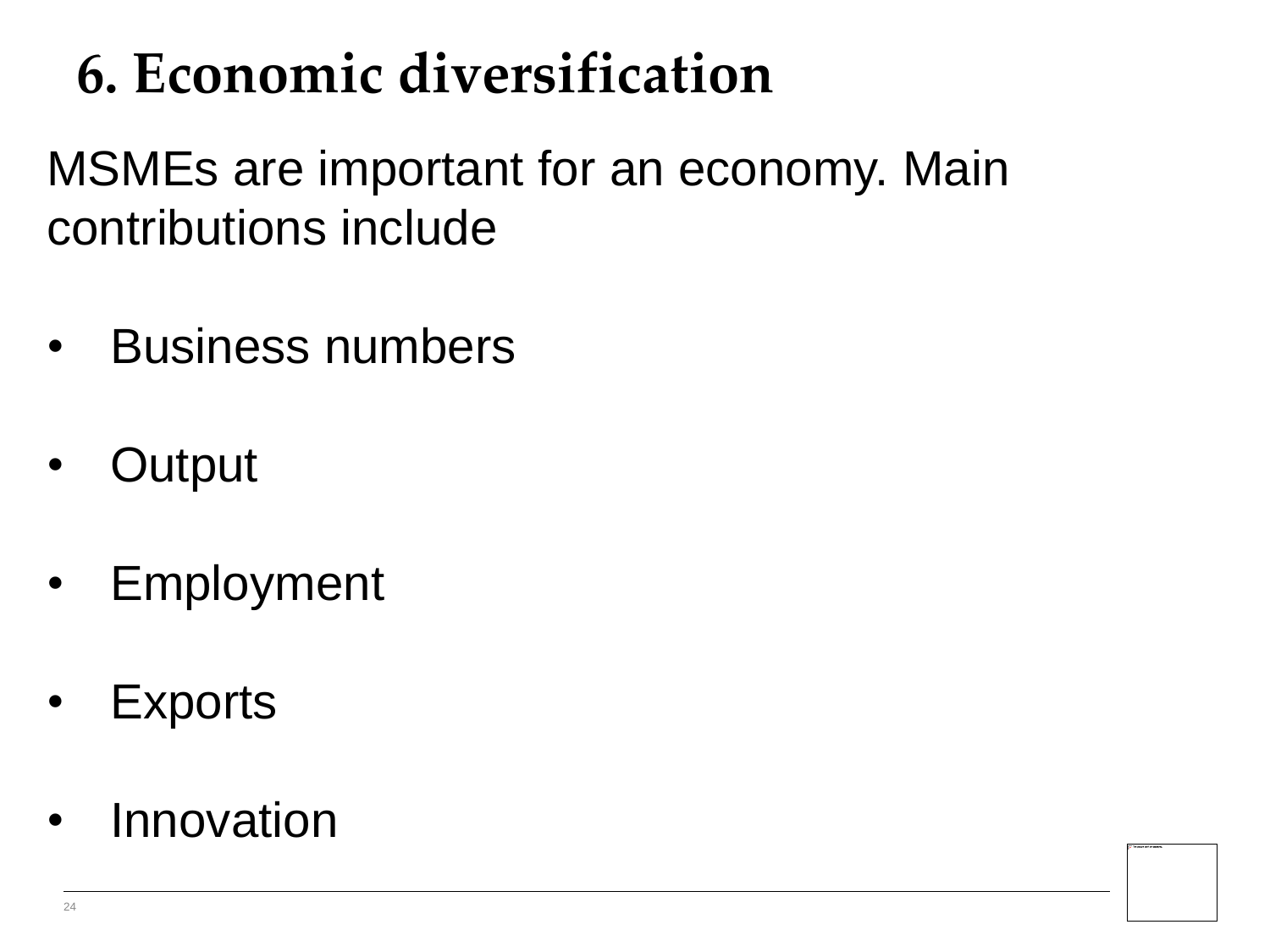- Poverty alleviation
- Broad and Inclusive growth
- Economic empowerment
- Wider distribution of wealth

Recognition by national and regional institutions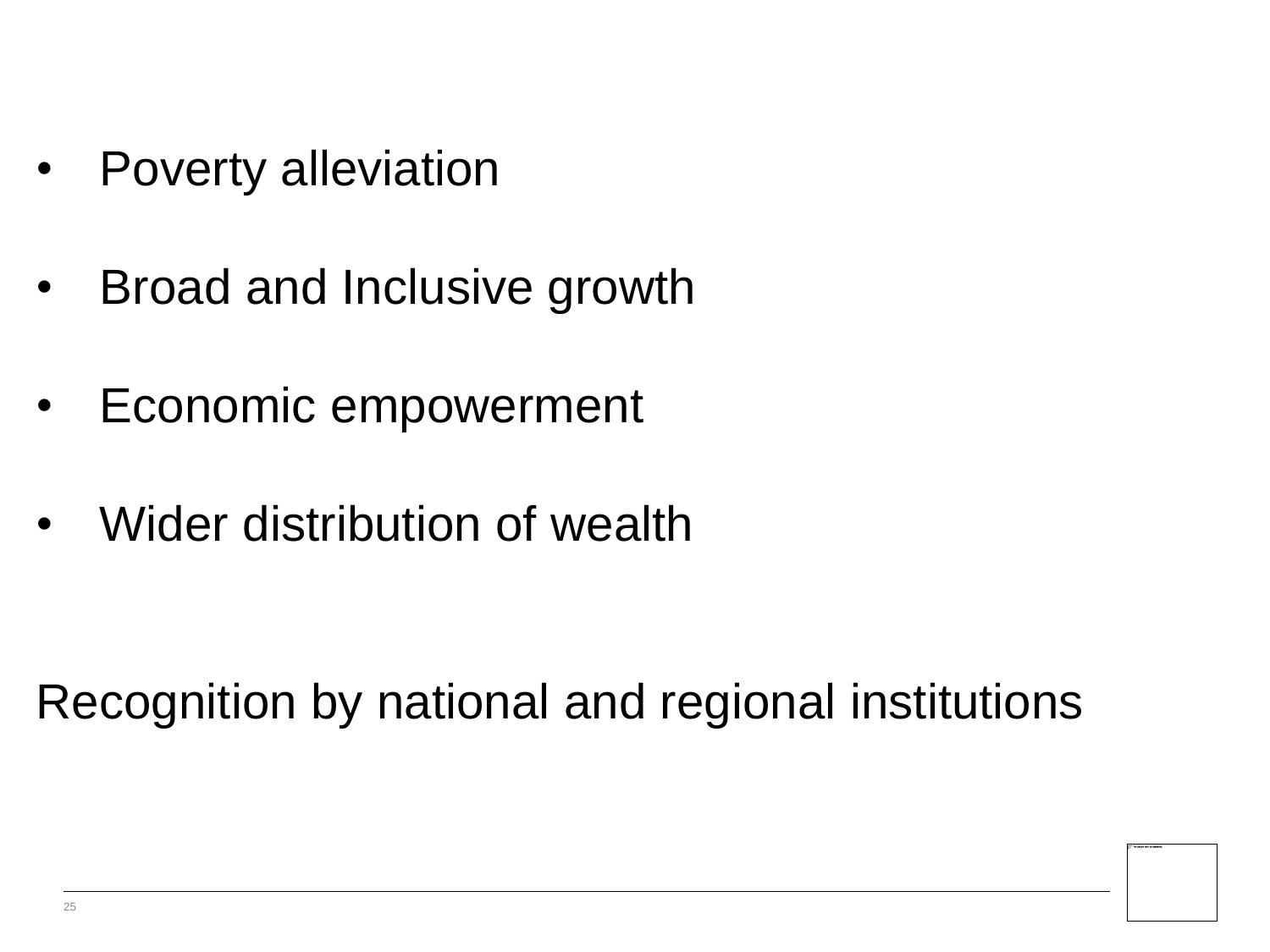#### **Importance of MSMEs to regional economies**

**Summarised in Table 1:**

Business numbers: > 99%

Output: 20 – 60%

Employment:  $>60\%$ 

Exports:  $10 - 30\%$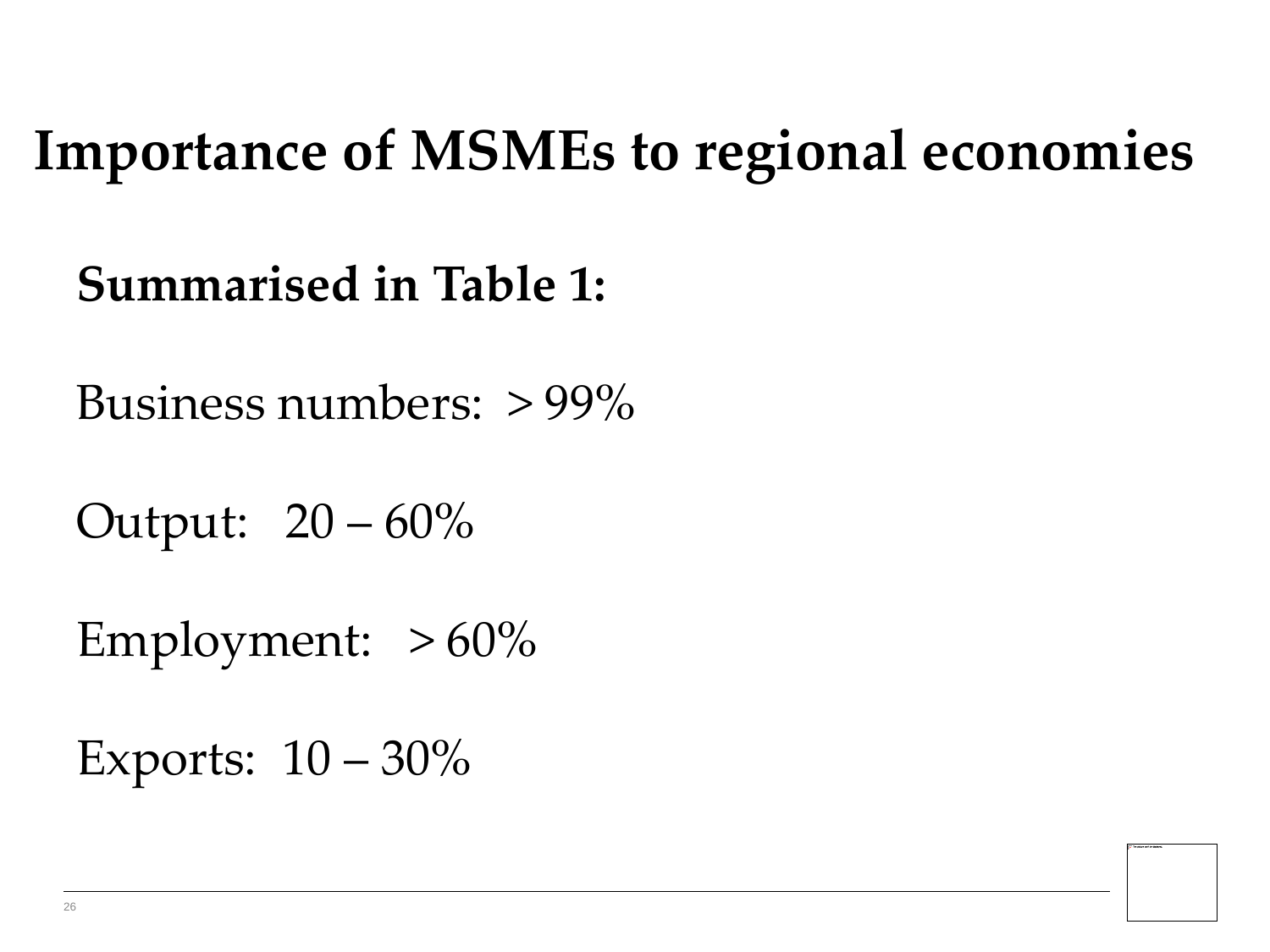#### **Table 1 Significance of MSMEs in ASEAN economies, various years**

| Country        | Share of total establishments |                | Share of total employment |        | Share of GDP             |                | Share of total exports |        |
|----------------|-------------------------------|----------------|---------------------------|--------|--------------------------|----------------|------------------------|--------|
|                | Share $(\%)$                  | Year           | Share $(\% )$             | Year   | Share $(\%)$             | Year           | Share $(\% )$          | Year   |
| Brunei Dar.    | 98.2                          | 2010           | 58,0                      | 2008   | 23.0                     | 2008           | $\sim$                 | $\sim$ |
| Cambodia       | 99.8                          | 2011           | 72.9                      | 2011   | $\sim$                   | $\sim$         | $\blacksquare$         | $\sim$ |
| Indonesia      | 99.9                          | 2011           | 97.2                      | 2011   | 58.0                     | 2011           | 16.4                   | 2011   |
| Lao PDR        | $*99.9$                       | 2006           | 81.4                      | 2006   | $\blacksquare$           | ۰.             | $\sim$ $\sim$          | $\sim$ |
| Malaysia       | 97.3                          | 2011           | 57.4                      | 2012   | 32.7                     | 2012           | 19.0                   | 2010   |
| <b>Myanmar</b> | **88.8                        | $\blacksquare$ | $\sim$                    | $\sim$ | $\overline{\phantom{a}}$ | ۰.             | $\sim$ $\sim$          | $\sim$ |
| Philippines    | 99.6                          | 2011           | 61.0                      | 2011   | 36.0                     | 2006           | 10.0                   | 2010   |
| Singapore      | 99.4                          | 2012           | 68.0                      | 2012   | 45.0                     | 2012           | $\mathbf{H}$           | $\sim$ |
| Thailand       | 99.8                          | 2012           | 76.7                      | 2011   | 37.0                     | 2011           | 29.9                   | 2011   |
| Vietnam        | 97.5                          | 2011           | 51.7                      | 2011   | $\blacksquare$           | $\blacksquare$ | $\sim$ $\sim$          | $\sim$ |

Note: \*Asian Development Bank (2013), \*\*Registered numbers. Source: various Country reports, ERIA, 2013.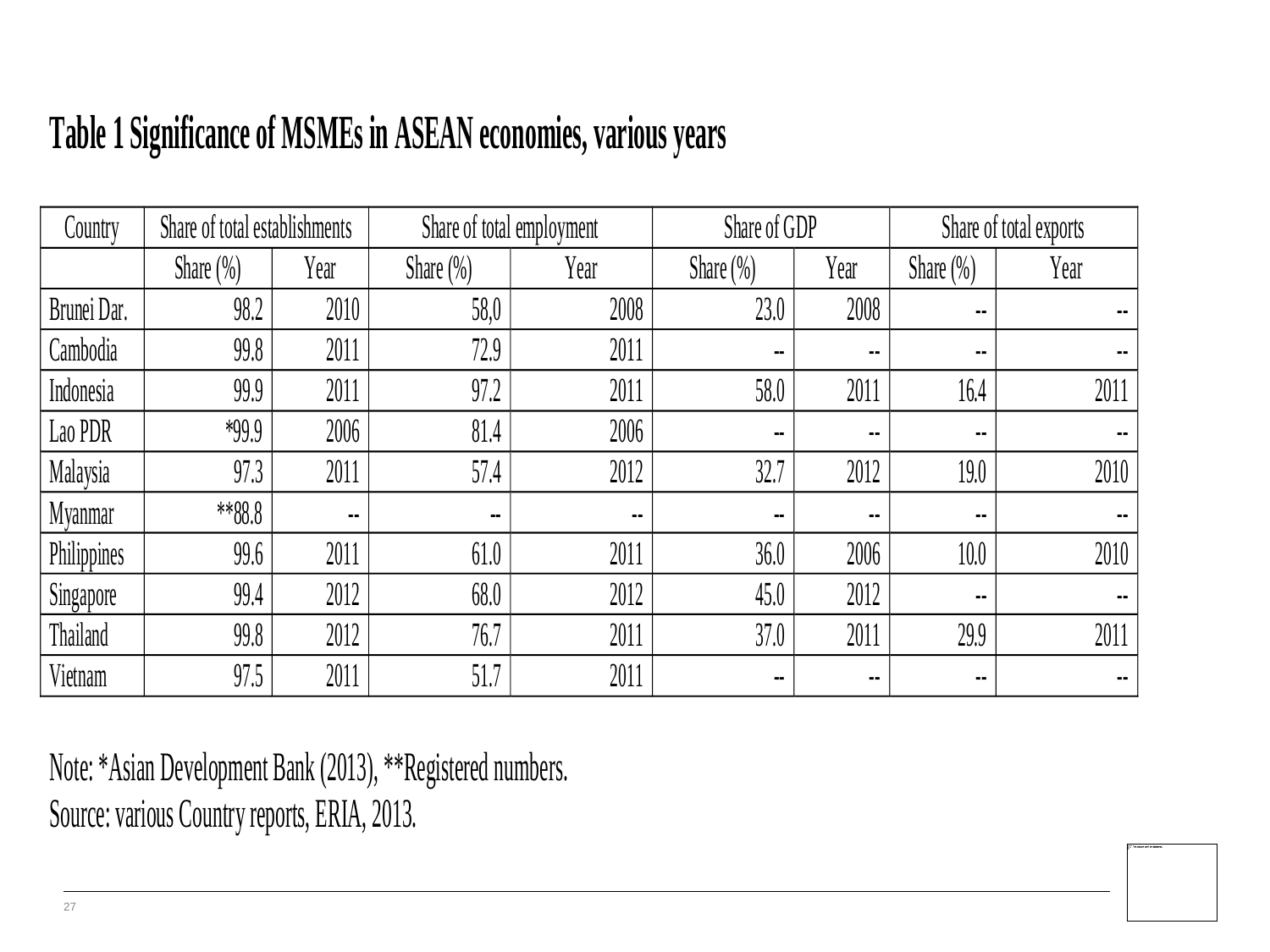## **MSME opportunities, challenges and capacity building**

### **MSME Opportunities………**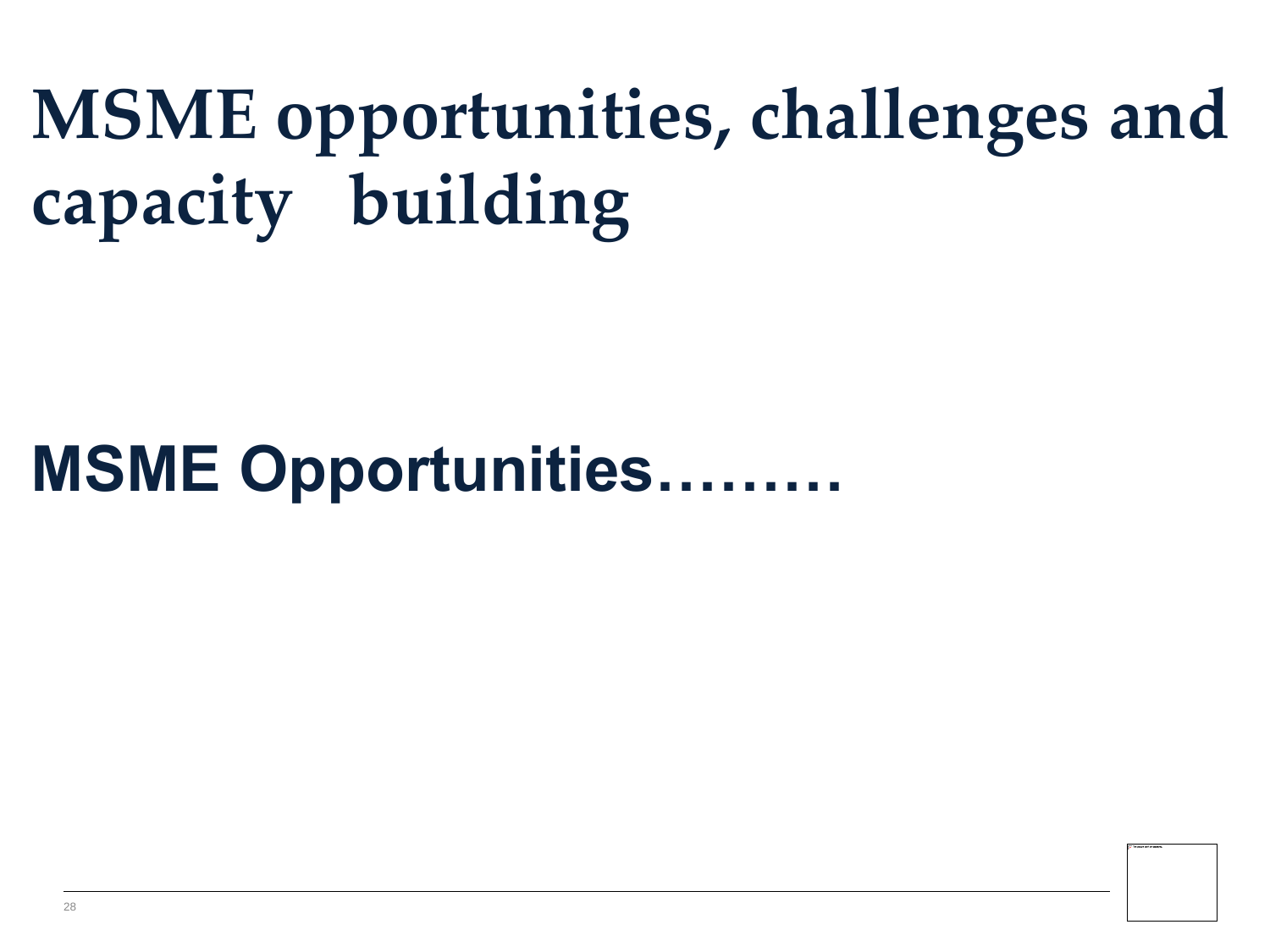### **MSME Opportunities**

- **Niche markets** and **customization**;
- **Production networks** (supply or value chains) and subcontracting;
- Reduced **product life cycles** and **flexible production**;
- **Global retail sourcing** ;
- Importance of the **services sector** (dominated by SMEs)**:**
- **Knowledge, skills, and innovation** (knowledge economy), value adding, creativity
- Reduced bureaucracy, **greater flexibility**, and ability to respond to rapidly changing customer demands and technology;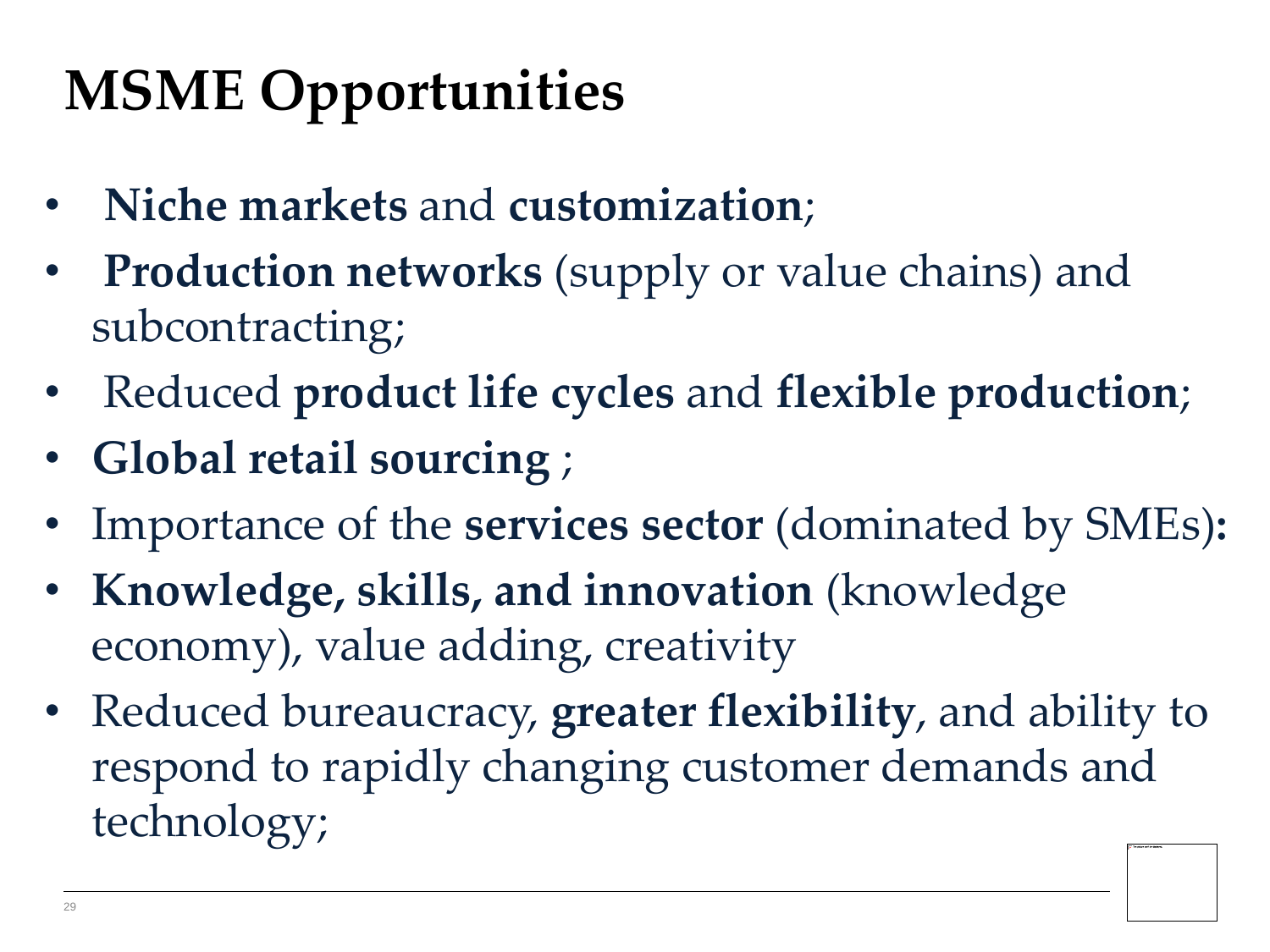- **Innovation capacity** and ability to initiate and commercialize innovation, particularly in knowledge and skill intensive sectors where entry costs are lower
- Advances in information and communications technology, and innovative utilization of **ecommerce** to expand market outreach, expansion of networks, gaining access to information, and participation in value chains
- **Networking and clustering**
- **Technology development**, adaptation, and application;
- **Recognition by national and regional policymakers**
- **Trade facilitation measures**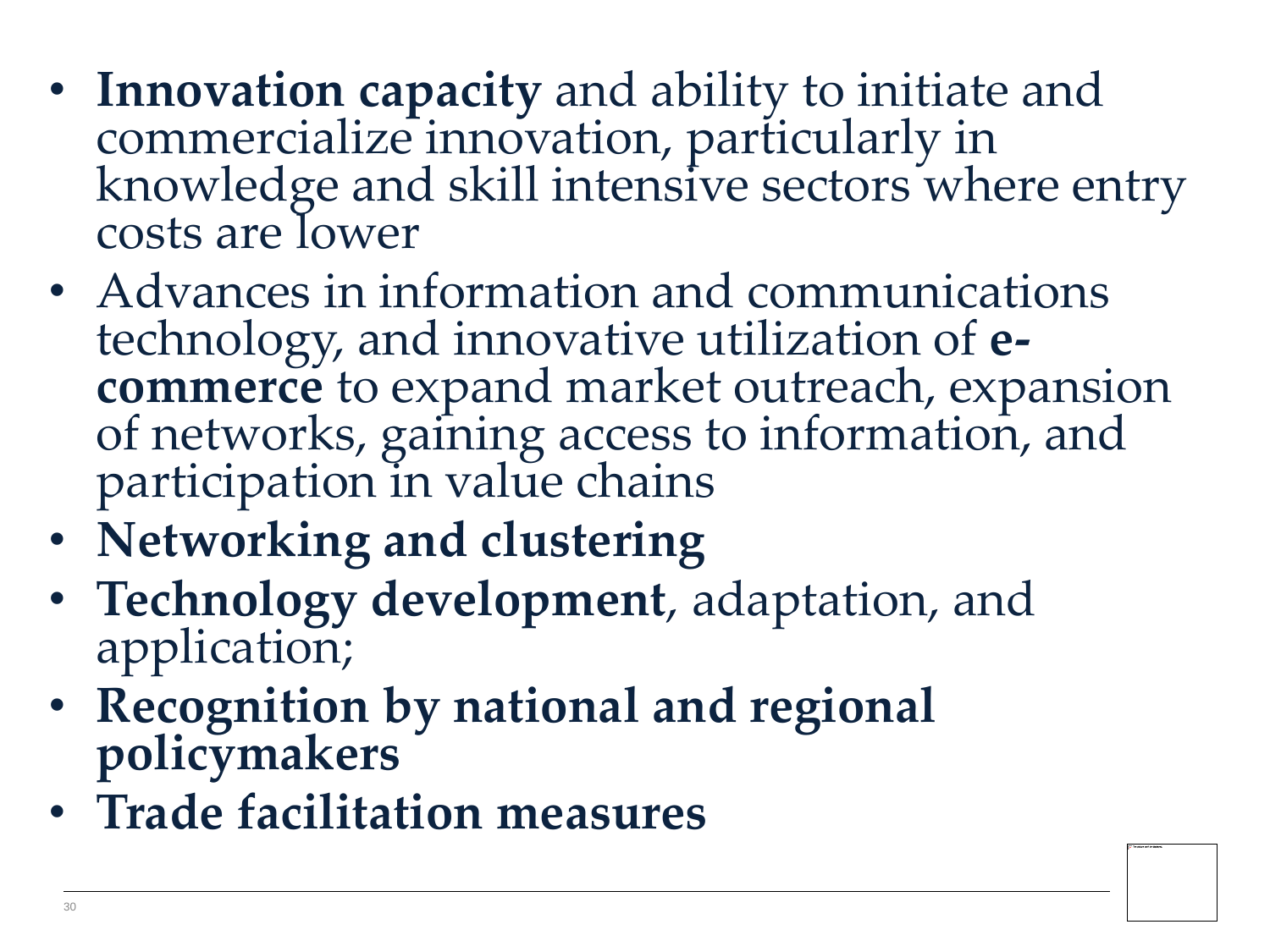### **MSME Challenges……………..**

- a **lack of resources** (finance, technology, entrepreneurial and labour force skills, market access, and market information);
- a lack of **economies of scale and scope**;
- **higher transaction costs** relative to larger enterprises (e.g. transportation costs);
- **high costs in accessing and utilising ICT**, and skill deficiencies in the utilisation of ICT;
- **entrepreneurial, managerial, accounting, and marketing skill deficiencies**;
- difficulty achieving **accreditation for product quality**;
- a **lack of networks** and **information** on market opportunities;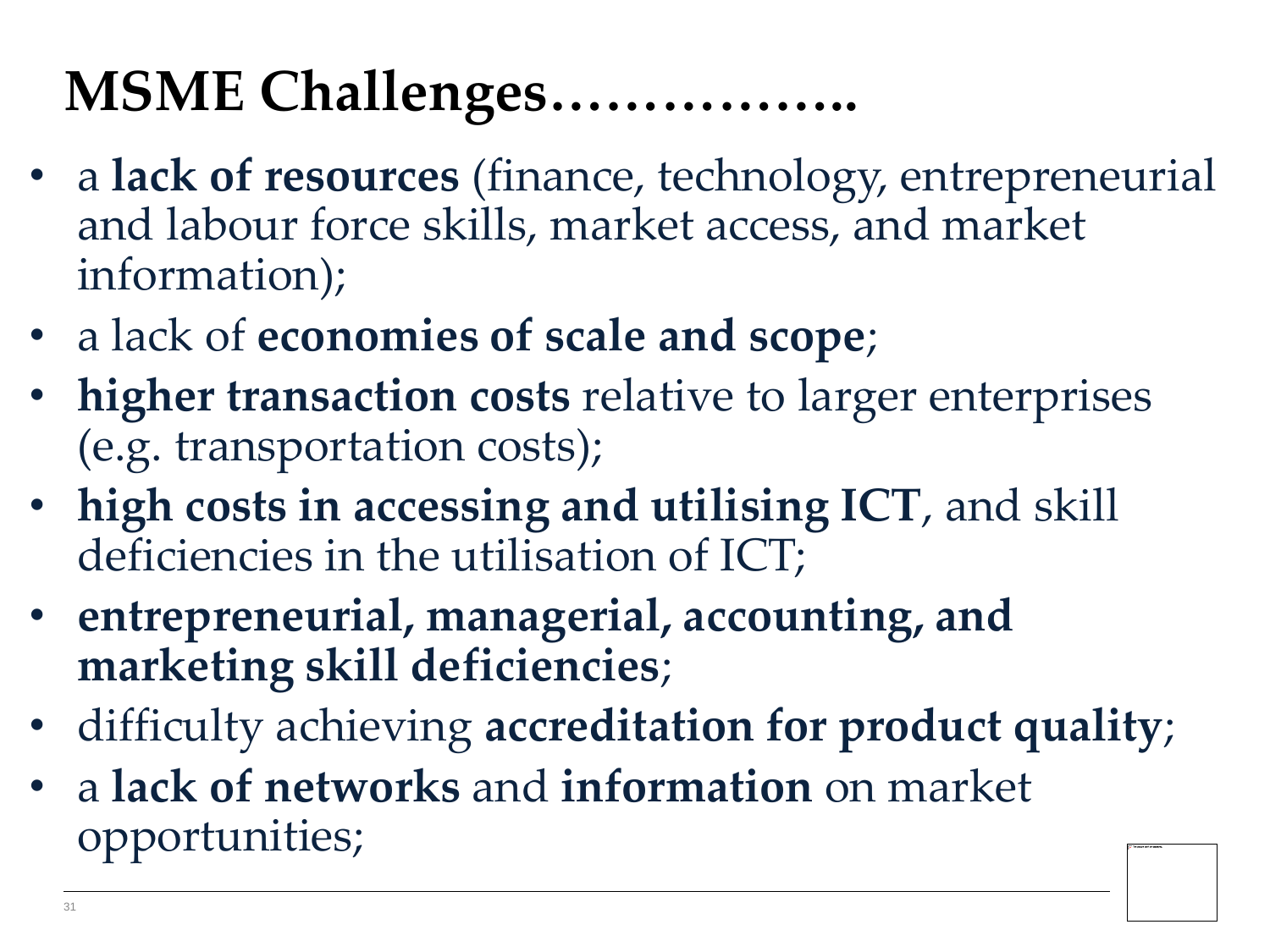- **increased market competition**;
- **inability to compete against larger firms** in terms of R&D and innovation (product, process, and organization);
- Subject to considerable **"churning" and instabilit**y;
- **Geographical isolation;**
- **Lack basic skills** in dealing with customers, both in the domestic market and in the export market.
- **Limited knowledge about language and culture**, as well as the legal and bureaucratic issues involved in exporting.
- **Lack of business infrastructure** (BDS) support.
- They may be **discriminated against** relative to large firms.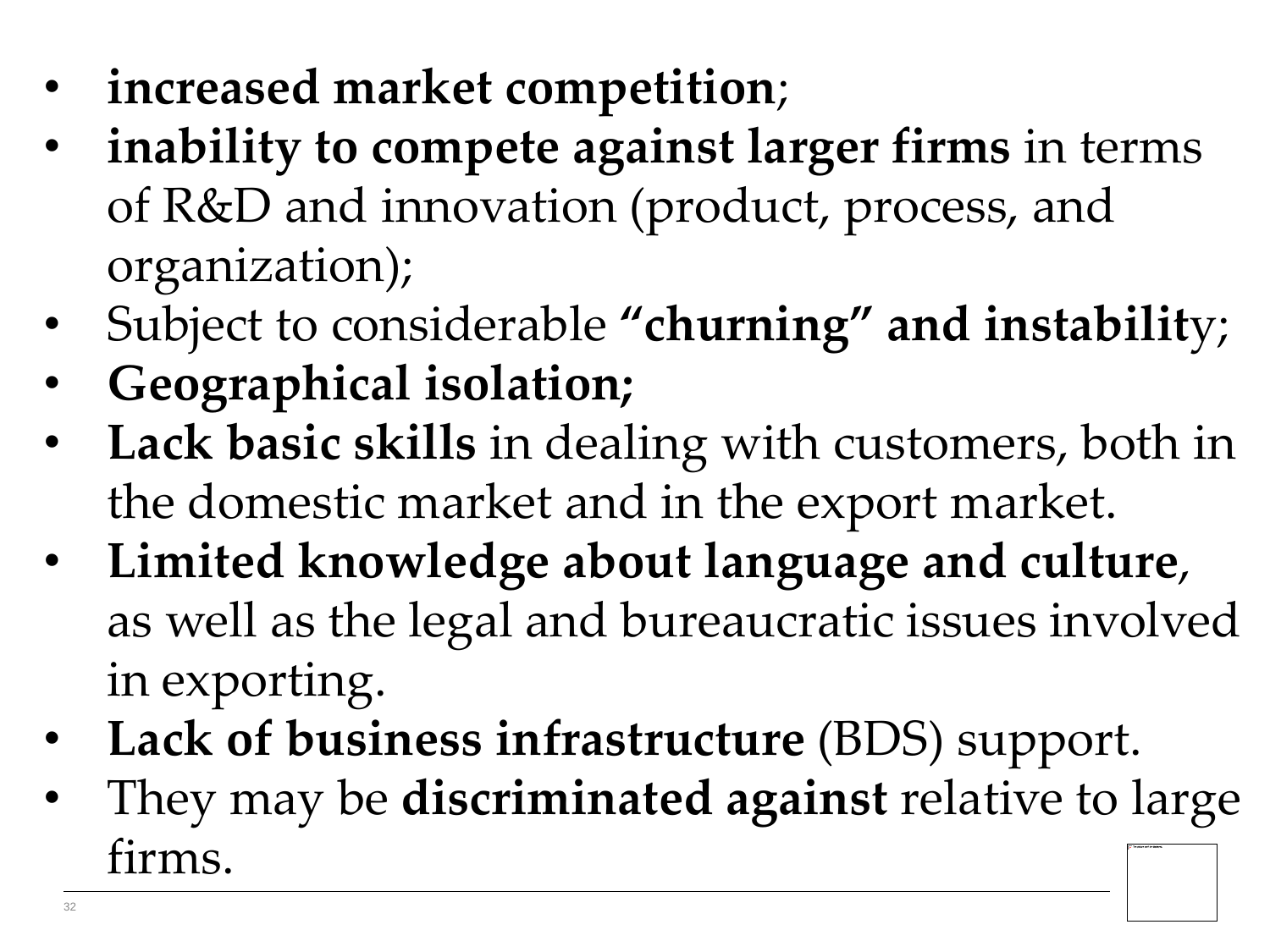• **Informal**

33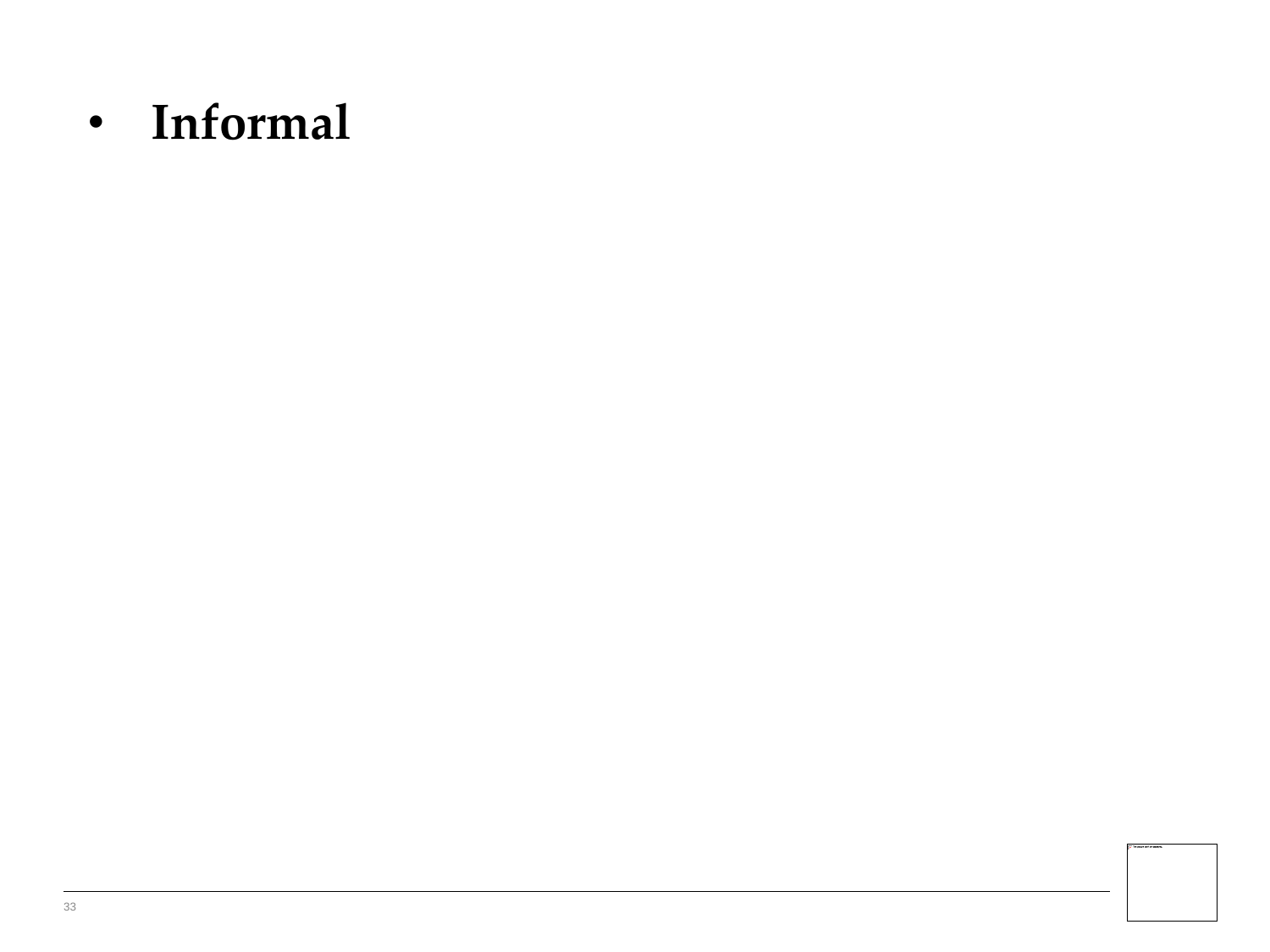### **Capacity building – key areas…….**

- **\*\*\*\*\*Access to Finance**
- **\*\*\*\*\*Connectivity to Markets**
- **Access to Technology**
- **Access to Skilled Human Resources**
- **Accessing Information**
- **Interfirm Networking and Clustering**
- **Knowledge Acquisition and Innovation**
- **Entrepreneurship Education and Training**